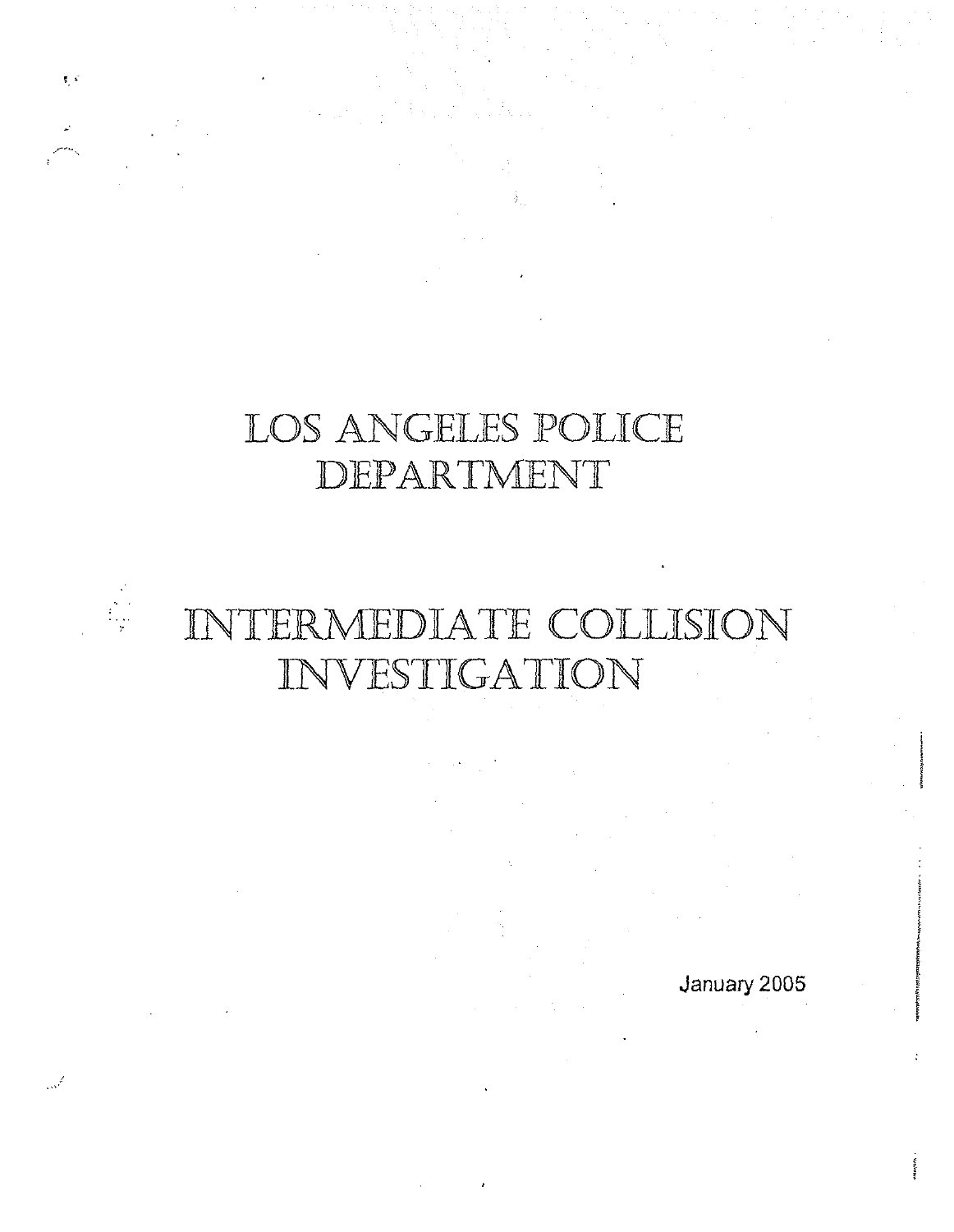| TIME         | MONDAY                              | <b>TUESDAY</b><br>۳                 | WEDNESDAY                         | THURSDAY                                   | FRIDAY                      |
|--------------|-------------------------------------|-------------------------------------|-----------------------------------|--------------------------------------------|-----------------------------|
| 0700         | COURSE INTRO                        | MATH REVIEW<br><b>COMPLETED</b>     | DRAG FACTOR &                     | TIME / DISTANCE                            |                             |
| 0750         | & OVERVIEW                          | QUIZ#1                              | GRADE                             | Topic 6.0                                  |                             |
| 0800<br>0850 | TIREMARKS &<br>PHYSICAL<br>EVIDENCE | <b>DOCUMENTATION</b><br>EVIDENCE    | Topic 5.0                         | FIELD EXERCISE                             | GROUP PROJECT               |
| 0900<br>0950 | Topic 2.0                           |                                     | COMPUTATION<br>SPEED              | SKID TESTING &<br>DRAG SLED                | CASE STUDIES                |
| 1000<br>1050 | REVIEW<br><b>MATH</b>               | Topic 4.0                           | Topic 6.0                         | TESTS                                      |                             |
|              | Topic 3.0                           |                                     |                                   |                                            |                             |
| 1100<br>1130 | LUNCH                               | LUNCH                               | LUNCH                             | HONCH                                      | HONCH                       |
| 1130         | MATH REVIEW<br>CONTINUED            | <b>DOCUMENTATION</b><br><b>SKID</b> | COMPUTATION<br>CONTINUED<br>SPEED | <b>DOCUMENTATION</b><br>& SPEED<br>SKID    | CASE STUDIES<br>CONTINUED   |
| 1530         | Topic 3.0                           | FIELD PROBLEM                       | Topic 6.0                         | <b>FIELD PROBLEM</b><br><b>COMPUTATION</b> | COURSE REVIEW<br>FINAL EXAM |
|              | SKILL                               | QUIZ#1 -10 PTS                      |                                   | FIELD PROBLEM-                             | FINAL EXAM - 50             |
| <b>NOTES</b> | ASSESSMENT                          | FIELD PROBLEM-<br>20 PTS            |                                   | 20 PTS                                     | PTS<br>P                    |

 $\hat{\boldsymbol{\beta}}$ 

 $\frac{1}{2}$ 

INTERMEDIATE COLLISION INVESTIGATION SCHEDULE INTERMEQIATE COLLISION iNVESTIGATlON SCHEDULE

الع<br>يروسونو

 $\mathbf{r}^{\dagger}$  .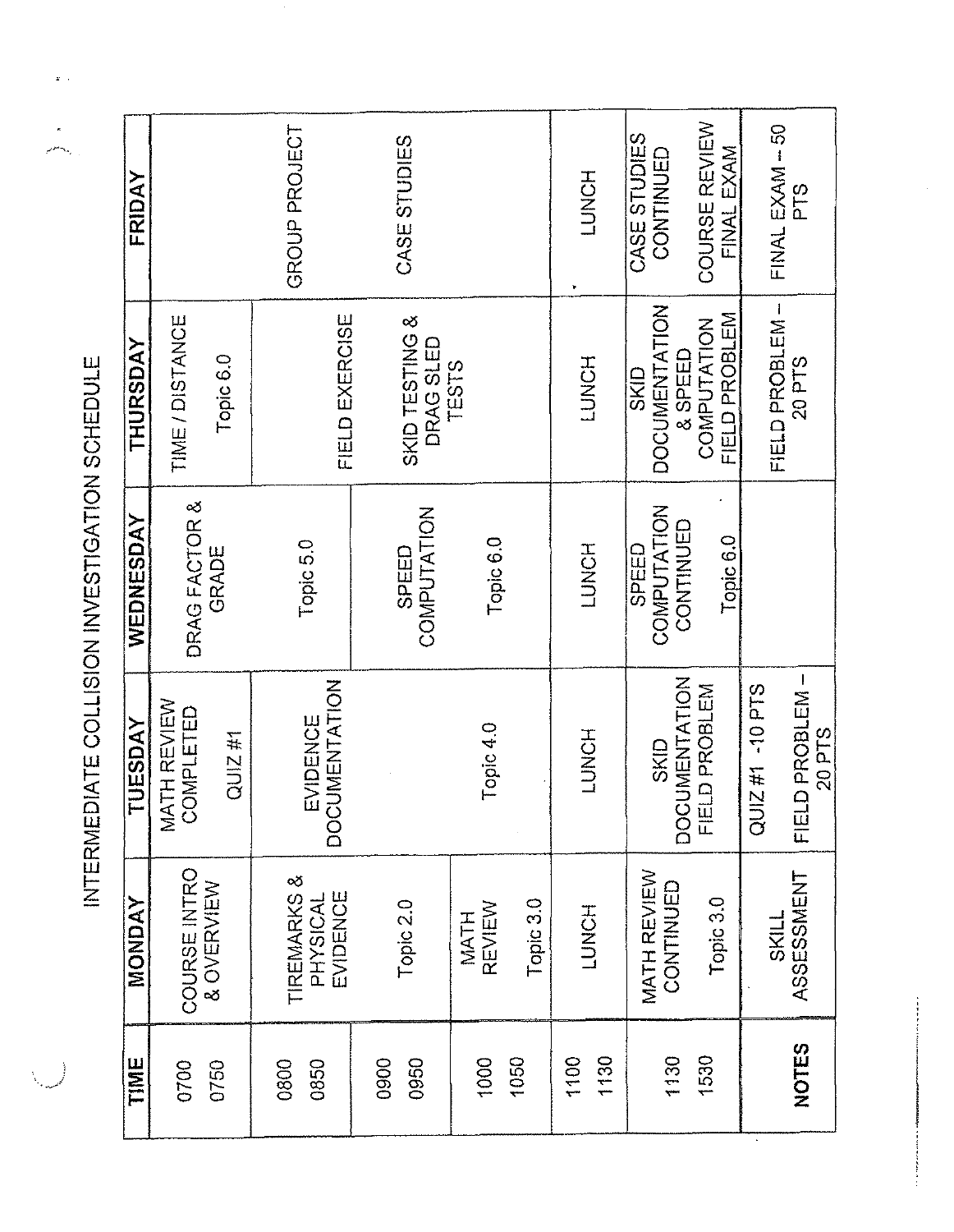$\label{eq:2.1} \mathcal{L}(\mathcal{L}^{\mathcal{L}}_{\mathcal{L}}(\mathcal{L}^{\mathcal{L}}_{\mathcal{L}}(\mathcal{L}^{\mathcal{L}}_{\mathcal{L}}(\mathcal{L}^{\mathcal{L}}_{\mathcal{L}}(\mathcal{L}^{\mathcal{L}}_{\mathcal{L}}(\mathcal{L}^{\mathcal{L}}_{\mathcal{L}}(\mathcal{L}^{\mathcal{L}}_{\mathcal{L}}(\mathcal{L}^{\mathcal{L}}_{\mathcal{L}}(\mathcal{L}^{\mathcal{L}}_{\mathcal{L}}(\mathcal{L}^{\mathcal{L}}_{\mathcal{L}}(\mathcal{L$ 

### **EQUATION SHEET**

| <b>TO FIND</b>                                                | <b>WHEN GIVEN</b>                                                                                 |                                                                                      | <b>EQUATION TO USE</b>                |                     |                                                                                                          |
|---------------------------------------------------------------|---------------------------------------------------------------------------------------------------|--------------------------------------------------------------------------------------|---------------------------------------|---------------------|----------------------------------------------------------------------------------------------------------|
| <b>ACCELERATION</b><br>(a)<br>(feet per second <sup>2</sup> ) | t<br>$V_1$                                                                                        | $\rm V_i$ $\qquad \quad \rm V_e$<br>$f = V_i$ and $d$<br>$V_{\rm e}$ and $V_{\rm e}$ | đ                                     |                     | 1. $a = \frac{v_e - v_i}{t}$<br>2. $a = \frac{2d - 2v_1t}{t^2}$<br>3. $a = \frac{{v_e}^2 - {v_i}^2}{2d}$ |
| <b>INITIAL VELOCITY</b><br>$(v_i)$<br>(feet per second)       | t<br>t<br>a                                                                                       | $\mathbf{a}$<br>$a \qquad$<br>$V_{\mathbf{e}}$                                       | $V_{\mathcal{C}}$<br>đ<br>d           |                     | 4. $v_i = v_e - at$<br>5. $v_i = \frac{d}{t} - \frac{at}{2}$<br>6. $v_i = \sqrt{v_e^2 - 2ad}$            |
| <b>END VELOCITY</b><br>$(v_e)$<br>(feet per second)           | ŧ<br>$\mathcal{U}% _{A}=\mathcal{U}_{A}\!\left( a,b\right) ,\mathcal{U}_{A}\!\left( a,b\right) ,$ | $\mathbf{a}$<br>$V_i$                                                                | $-Vi$<br>$\mathsf{d}$                 |                     | 7. $v_e = v_i + at$<br>8. $v_e = \sqrt{{v_1}^2 + 2ad}$                                                   |
| <b>DISTANCE</b><br>(d)<br>(feet)                              | $\mathfrak t$<br>$\mathbf{a}$<br>$\ddagger$                                                       | a<br>$V_1$<br>V <sub>1</sub>                                                         | $V_{I}$<br>$V_{\rm e}$<br>$V_{\rm e}$ | $9 -$<br>10.<br>11. | $d = v_{i}t + \frac{1}{2}at^{2}$<br>$d = \frac{{v_e}^2 - {v_i}^2}{2a}$<br>$d = \frac{f(v_i + v_e)}{2}$   |
| <b>TIME</b><br>(1)<br>(seconds)                               | а                                                                                                 | $V_i$                                                                                | $\mathsf{V}_\mathsf{e}$               | 12.                 | $t = \frac{v_a - v_i}{\dot{a}}$                                                                          |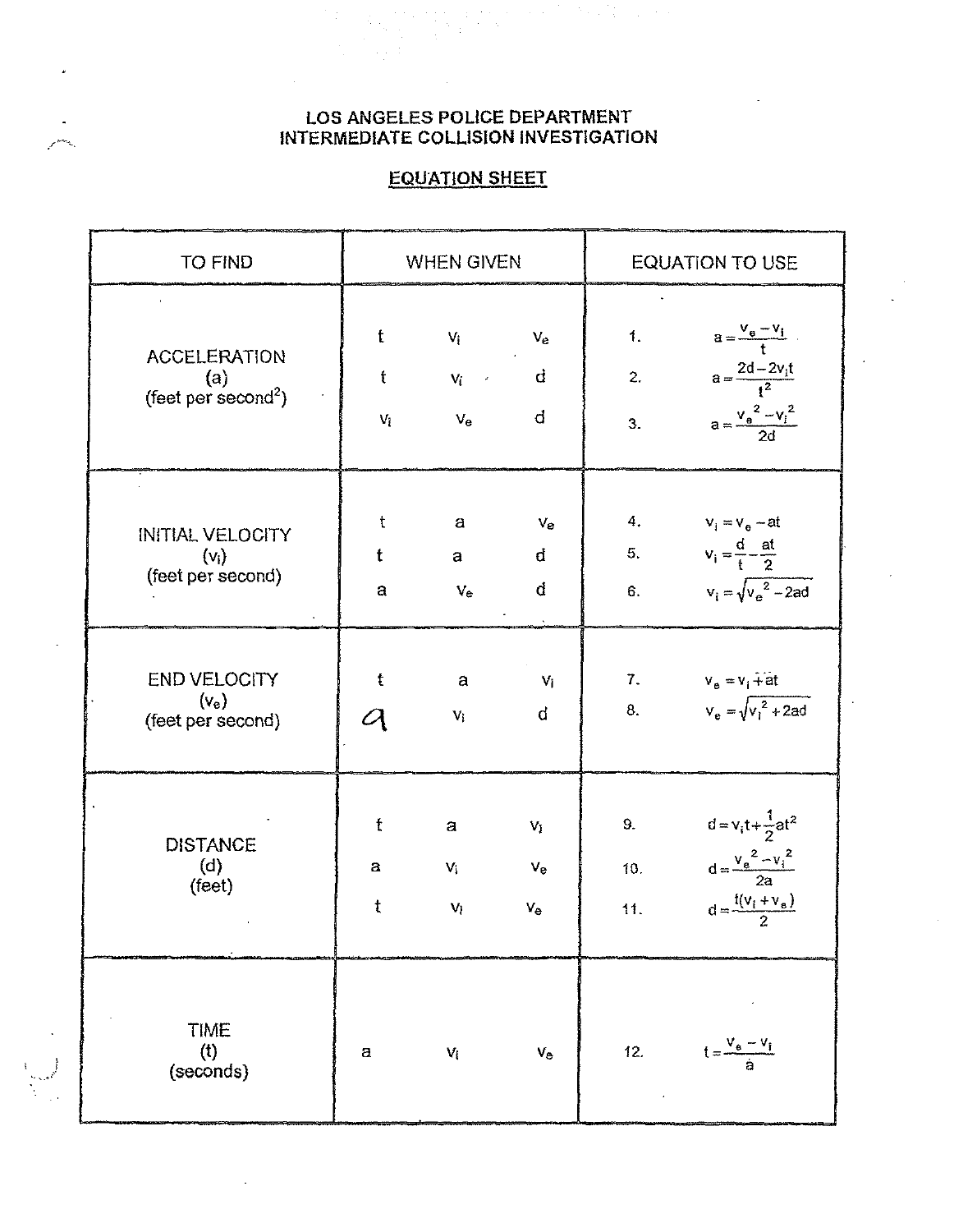## **COURSE INTRODUCTION AND OVERVIEW**

## **DEFINITIONS**

**TOPIC 1.0**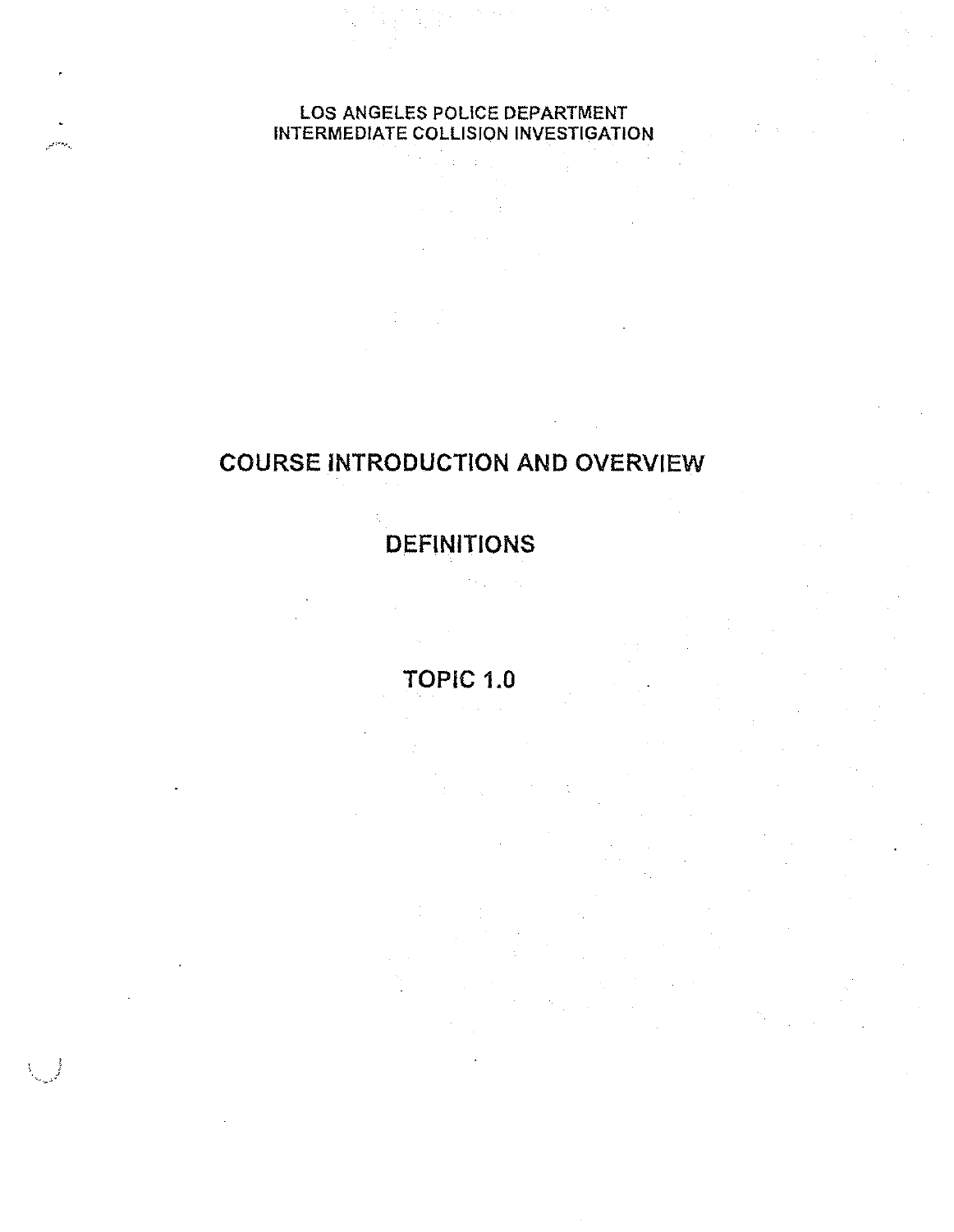The intermediate Collision Investigation Course was designed to provide police officers additional, specialized knowledge of identification and documentation of physical evidence and speed computation procedures.

The goals of this course are to provide you, the student:

- With the knowledge and skills necessary to effectively conduct collision investigations through proper physical evidence identification and documentation.
- With the knowledge and skills necessary to use that physical evidence to estimate a minimum speed for the vehicles involved in the collision.

During this course you will:

أيهاده

- o Understand the definitions and terminology used in the field of traffic collision investigation and reconstruction.
- Accurately identify and document different types of physical evidence.
- e Identify the basis for each numeric component of speed estimate equations.
- e Estimate the minimum speeds of vehicles based on physical evidence commonly encountered at fratfic collisions.
- e Complete time and distance calculations to determine position and sight line for drivers based on your speed estimates.

An outline of the course is presented on the next page. The course will use a mix of classroom instruction, group learning activities, and field projects. You participation is paramount to the success of the course and will allow you to get the most benefit.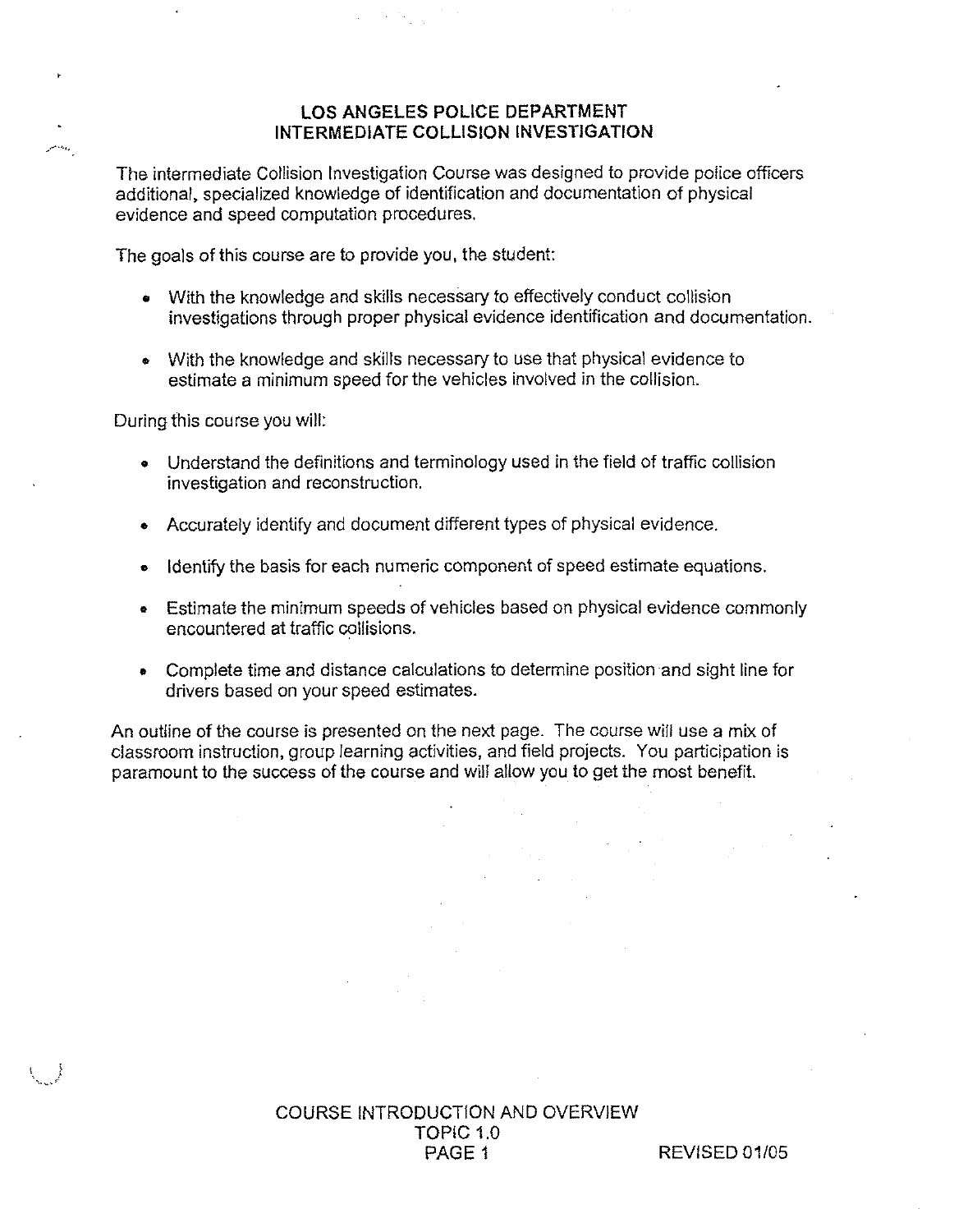#### COURSE dUTLINE

| TOPIC NO. | <b>CLASS</b>                                    | <b>OBJECTIVE</b>                                                                                                          |
|-----------|-------------------------------------------------|---------------------------------------------------------------------------------------------------------------------------|
| 1.0       | <b>INTRODUCTION &amp;</b><br><b>TERMINOLOGY</b> | Present definitions of terminology<br>used in traffic collision investigation<br>and reconstruction                       |
| 2.0       | <b>TIRE MARKS</b>                               | Identification of different tire mark<br>types, identification of other<br>evidence. Photography review                   |
| 3.0       | <b>MATH REVIEW</b>                              | Present basic algebraic processes                                                                                         |
| 4.0       | PHYSICAL EVIDENCE<br><b>DOCUMENTATION</b>       | Review physical evidence location<br>and documentation procedures                                                         |
| 5.0       | <b>DRAG FACTOR</b>                              | Define the term "Drag Factor" and<br>the different factors that effect the<br>coefficient of friction of the roadway      |
| 6.0       | <b>SPEED COMPUTATION</b>                        | Present the different methods of<br>speed calculation based on physical<br>evidence with the use of accepted<br>equations |
| 7.0       | <b>CASE STUDIES</b>                             | Provide practical application in the<br>use of the equations taught in Topic<br>6.0                                       |

COURSE INTRODUCTION AND OVERVIEW TOPIC 1.0<br>PAGE 2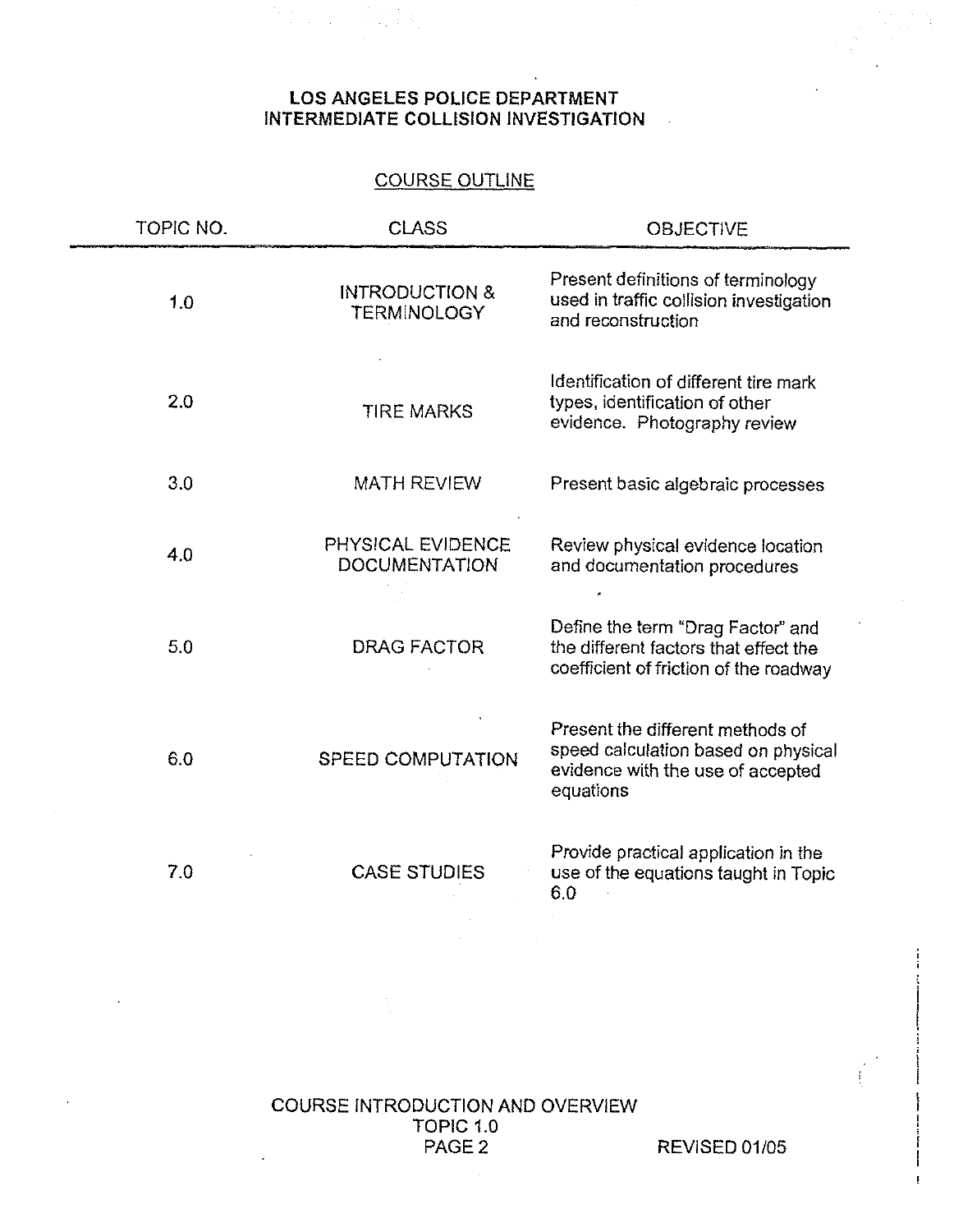#### 1. DEFINITIONS AND TERMINOLOGY

A. ACCELERA710N (a)

The rate of change of velocity with respect to time. Acceleration may be either a positive value (acceleration), ar a negative value (deceleration}.

B. CHORD (C)

.<br>-<br>Al<sup>lega</sup>ria

A straight line connecting two points on an arc.

C. COEFFICIENT OF FRICTION OR MU  $(f \text{ or } \mu)$ 

A number, expressed as a decimal, representing the resistance of an object sliding on a level surface.

D, DISTANCE (d)

A measurement between two points which can be expressed in any increment of measure (inches, meters, etc.). Generally will be expressed in decimal feet for this class.

E. ENDING VELOCITY  $(v_e)$ 

An ending rate of motion during any change of position with respect to time. Can be expressed in any value of motion (miles per hour, meters per second, etc.). Expressed in feet per second for this class.

F. ENERGY (E)

The capacity to do work. There are various types of energy:

- 1) Potential Energy
- 2) Kinetic Energy
- 3} Heaf Energy
- 4) Light Energy
- 5} Chemical Energy

### DEFINITIONS AND TERMINOLOGY TOPIC 1.0<br>PAGE 1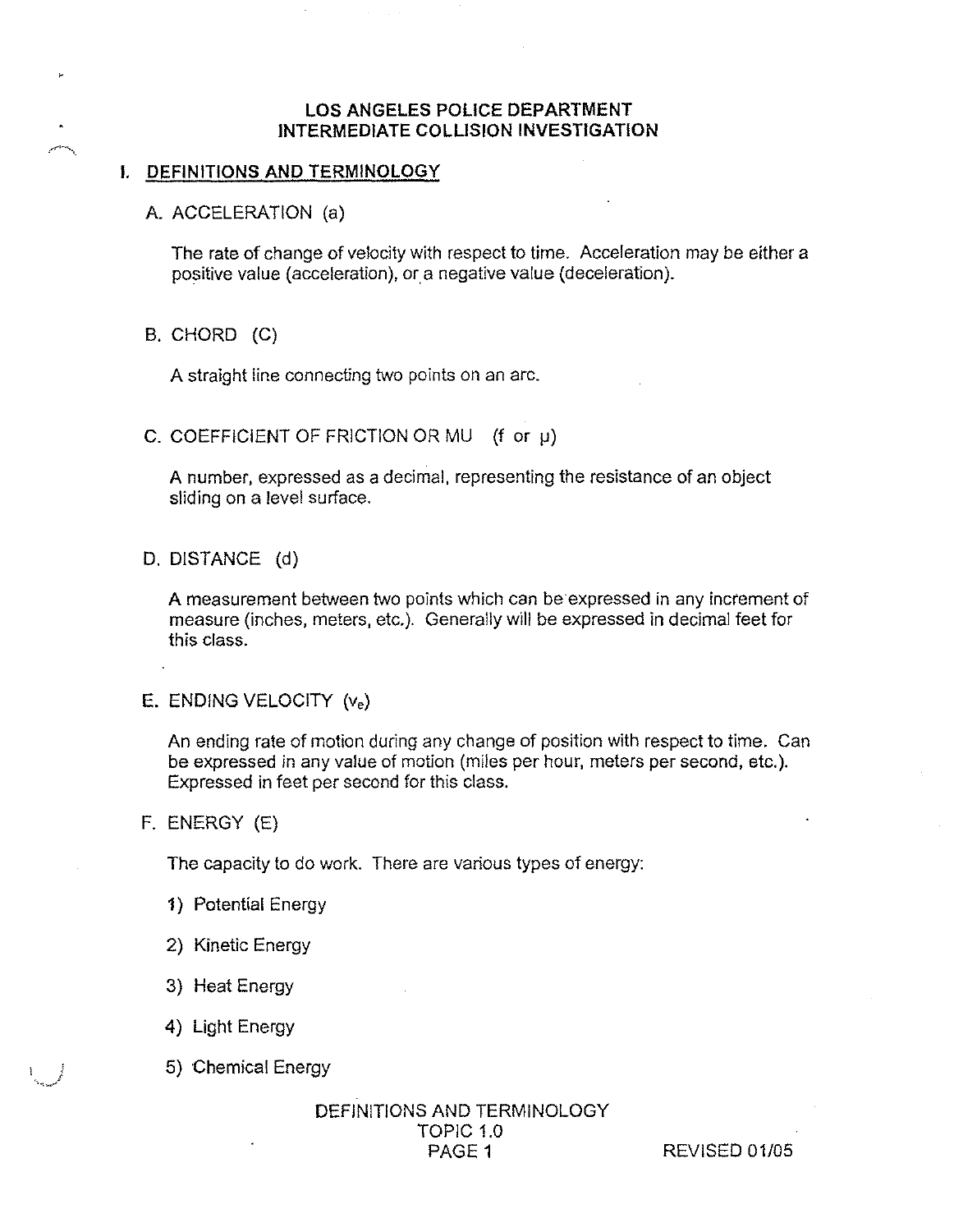#### G. FORCE (F)

That which influences motion. A push or pull expressed in pounds.

#### H. GRADE (G)

The change in elevation in a specific direction along the centerline of a roadway or the path of a vehicle. Grade is positive (+) if the surface rises in the specified direction and negative (-) if it falls in that direction.

f. GRAVITY (g)

The force that pulls all things fo fhe ground. The acceleration force of gravity is 32.2 feet per second per second  $(32$  fps<sup>2</sup>).

J. HEIGHT (h)

A vertical disfance measured in inches or feef. The distance from the apex of something upright to the surface the object is resting on.

K. INITIAL VELOCITY (v;)

A starting rate of motion during any change o€ position with respect to lime. Can be expressed in any value of motion (miles per hour, meters per second, etc.). Expressed in feet per second for this class.

L. K1NETlC ENERGY (KE}

Energy possesses by a body based on that objecf's motion.

M. MASS (m}

The amount of matter in an object. Measured by the object's weight divide by the acceleration of gravity.

N. RADIUS (R)

A line segment from the center of a circle and any point on its circumference.

#### DEFINITIONS AND TERMINOLOGY TOPIC 1.0 PAGE 2 REVISED 01/05

 $\mathcal{C}_{\mathbb{Z}}$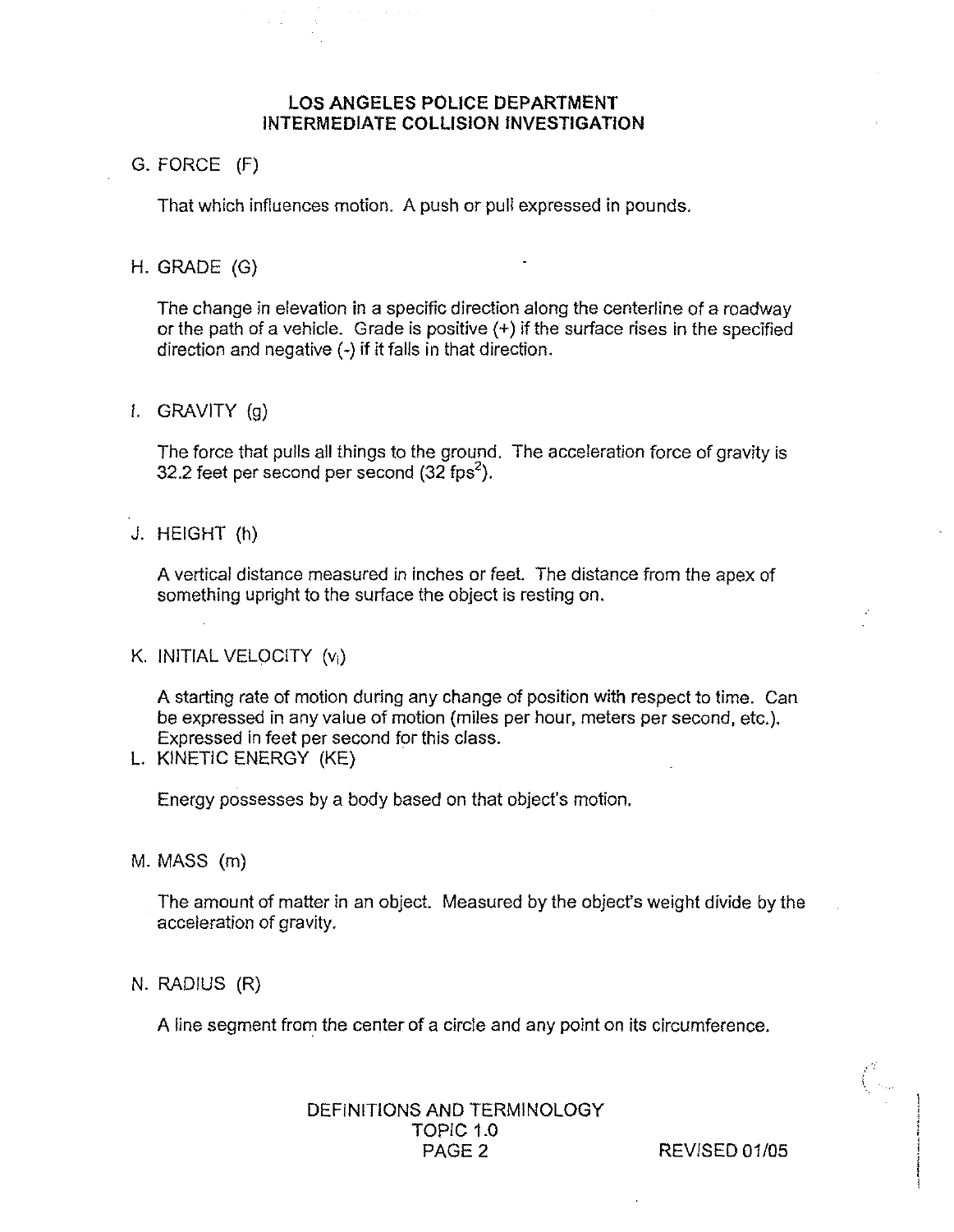#### O. RESULTANT COEFFICIENT OF FRICTION or DRAG FACTOR (f<sub>t</sub>)

An adjustment to the coefficient of friction or mu, faking into account the roadway grade, superelevation, and / or the braking efficiency of the vehicle.

A number expressed as a decimal representing the coefficient of friction or mu, plus or minus the grade of the surface times the braking efficiency of the vehicle.

#### P. SPEED (S}

The rate of progress, usually without regard to direction. Gan be expressed in any value of motion (miles per hour, meters per second, etc.). Expressed in miles per hour for this class.

#### Q. TIME (t}

A measurement, generaily in seconds with respect to collisions. The time over which a collision sequence occurs.

R. VELOCITY (v)

The rate of change of distance with respect to time. Can be expressed in any value of motion (miles per hour, meters per second, etc.). Expressed in feet pet second for this class.

S. WEIGHT (w)

The product of mass times gravity. Can be expressed in any value of weight (pounds, kilograms, etc.). Expressed in pounds for this class.

#### 11, KEY5

- A. In order to properly investigate and report traffic collisions, the investigator must have a clear understanding of the terminology that is accepted around the world in the traffic collision field.
- B. Knowledge of the terminology ensures accurate, consistent documentation and reporting.
- C. Knowledge of the basis for the variables used in the speed calculation equations enables an officer to use the equations in criminal cases and, if required, testify to them with confidence in court.

DEFINITIONS AND TERMINOLOGY TOPIC 1.0<br>PAGE 3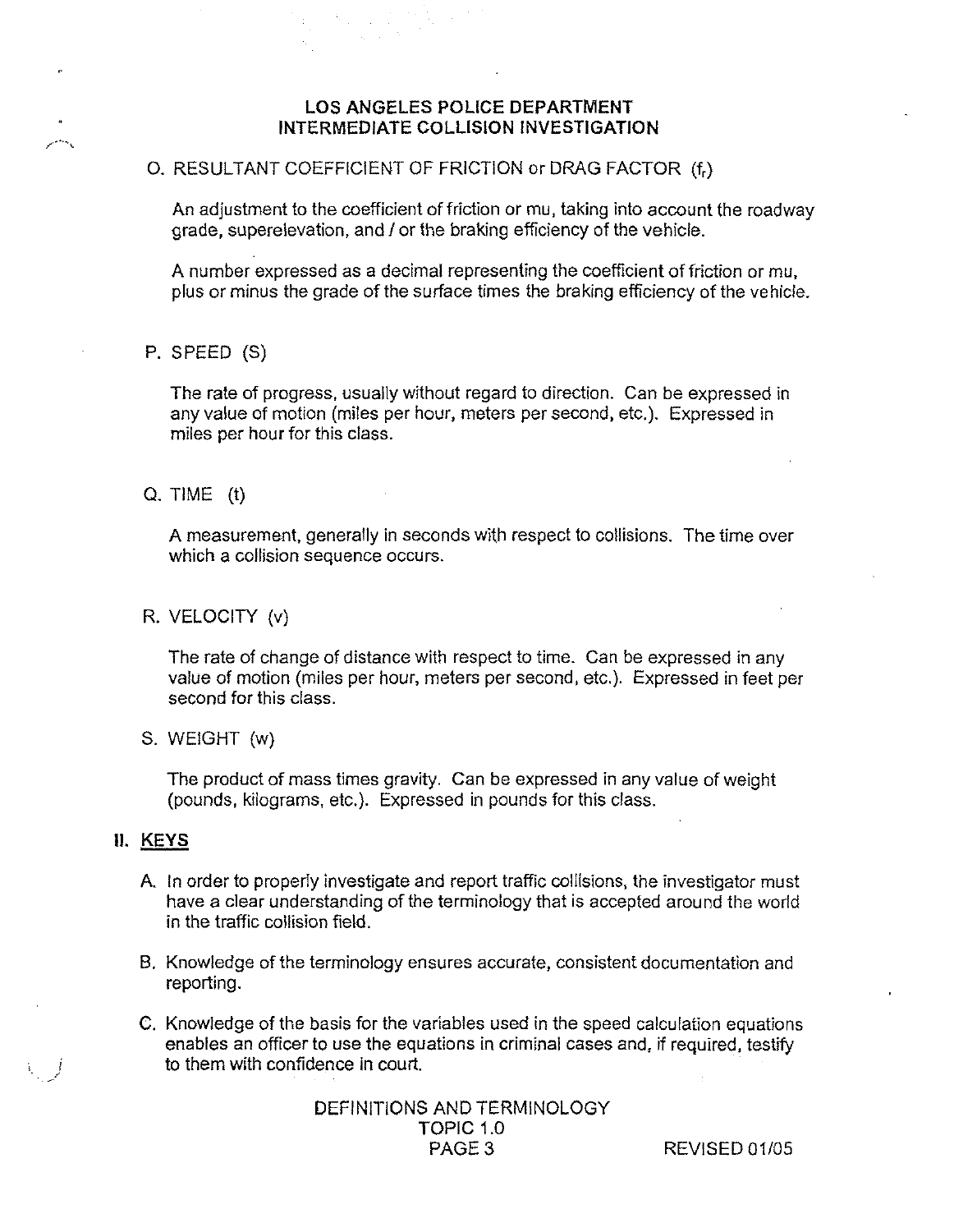## TIRE MARKS AND PHYSICAL EVIDENCE

**TOPIC 2.0**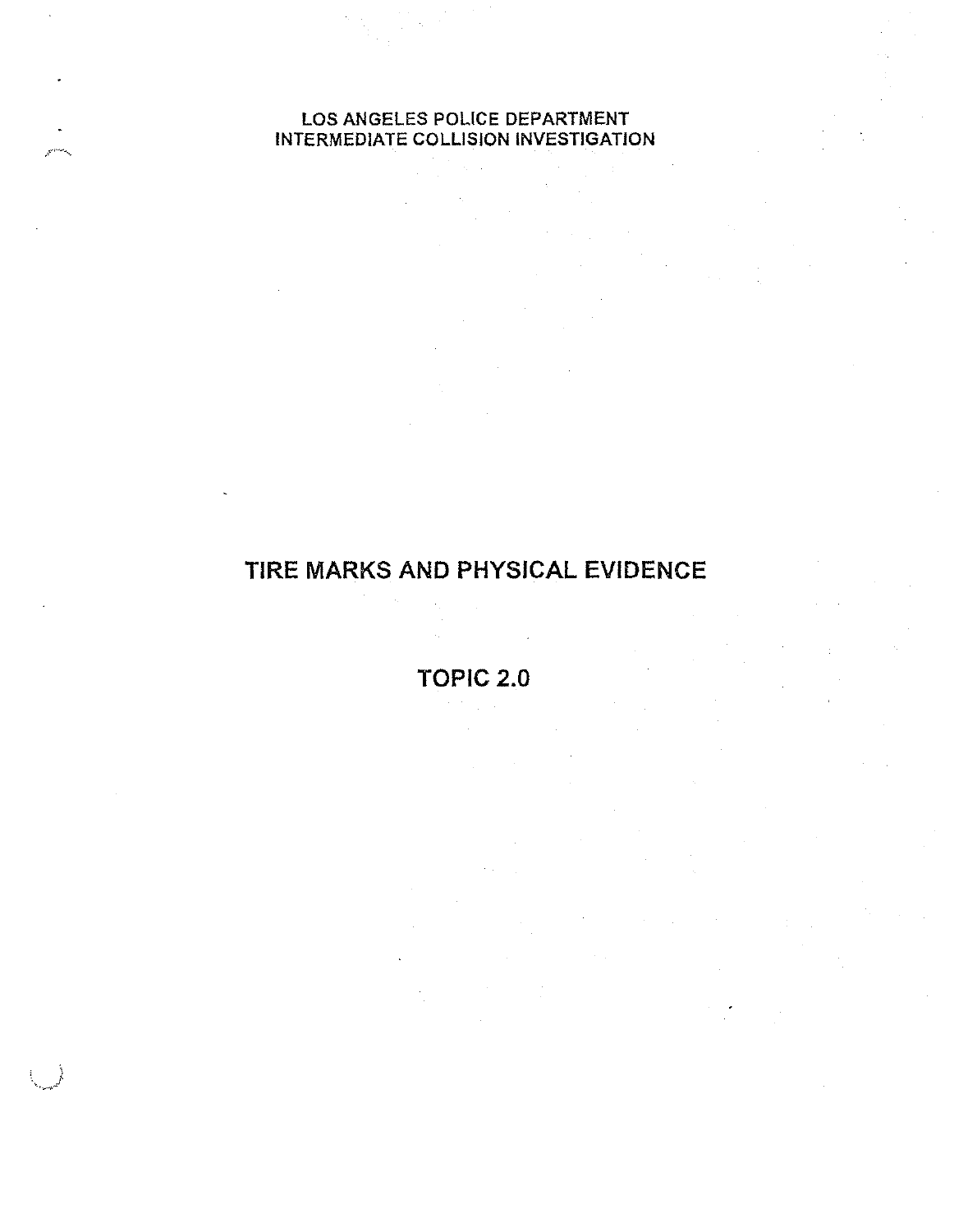$e^{im_{\tau_{n}}}$ 

 $\star$ 

#### **CHARACTERISTICS OF TIRE MARKS**

|                                     | LOCKED                                          | <b>SKID MARKS</b><br><b>IMPENDING</b> | ABS*                                         | <b>YAW</b>                              | <b>ACCELERATION</b>            | <b>FLAT TIRE</b>                                               |
|-------------------------------------|-------------------------------------------------|---------------------------------------|----------------------------------------------|-----------------------------------------|--------------------------------|----------------------------------------------------------------|
| HEEL<br><b>OTION</b>                | Slide, no<br>roll                               | Retarded,<br>rolling                  | Retarded<br>rolling                          | Roll and<br>slip                        | Slip and spin                  | Roll, no<br>slip                                               |
| <b>PERATION</b>                     | <b>Braking</b>                                  | <b>Braking</b>                        | <b>Braking</b>                               | Steering                                | Accelerating                   | Rolling                                                        |
| <b>JMBER OF</b><br><b>ARKS</b>      | Up to $4$                                       | Mostly 2, from<br>rear tires          | Up to $4$                                    | Up to $4$                               | Usually 1,<br>sometimes 2      | Only 1.<br>rarely 2                                            |
| <b>IGHT AND</b><br><b>EFT TIRES</b> | Equally<br>strong                               | Equally strong                        | Equally<br>strong                            | Front<br>outside<br>usually<br>stronger | Equal if 2                     | Usually<br>equal                                               |
| <b>ONTRAST</b>                      | Front<br>stronger                               | Negligible                            | Front<br>slightly<br>stronger                | Rear<br>fainter ·                       | Only driven wheels<br>rotating | Equally<br>clear                                               |
| <b>IDTH</b>                         | If straight,<br>same as<br>tire                 | If straight,<br>same as tire          | Same as<br>tire                              | Varies,<br>$1" - 1'$                    | Same as tire                   | <b>Tire tread</b><br>edge<br>marks                             |
| EGINNING                            | Usually<br>faint                                | Faint                                 | Faint                                        | Strong                                  | Strong                         | Varies                                                         |
| <b>ND</b>                           | Usually<br>abrupt                               | Start of locked<br>tire mark          | Faint                                        | Strong                                  | Very gradual                   | Varies                                                         |
| <b>TRIATIONS</b>                    | Always<br>parallel to<br>the mark               | Always parallel<br>to the mark        | $\star$<br>Always<br>parallel to<br>the mark | Always<br>oblique                       | Always parallel to<br>the mark | None                                                           |
| <b>THER</b><br><b>ETAILS</b>        | Outer<br>edges<br>often<br>stronger<br>on front |                                       | Dissipate<br>quickly                         | Side rib<br>marks<br>may<br>show        | Outer edges often<br>stronger  | May<br>include rim<br>marks if<br>tire<br>unseated<br>from rim |

When there is steering input by the driver, the tire marks left by a vehicle equipped with ABS are unique insofar as they may be different types of marks. When a vehicle is equipped with ABS, each wheel has a individual sensor This may cause one fire to leave a locked wheel mark while another leaves a yaw mark.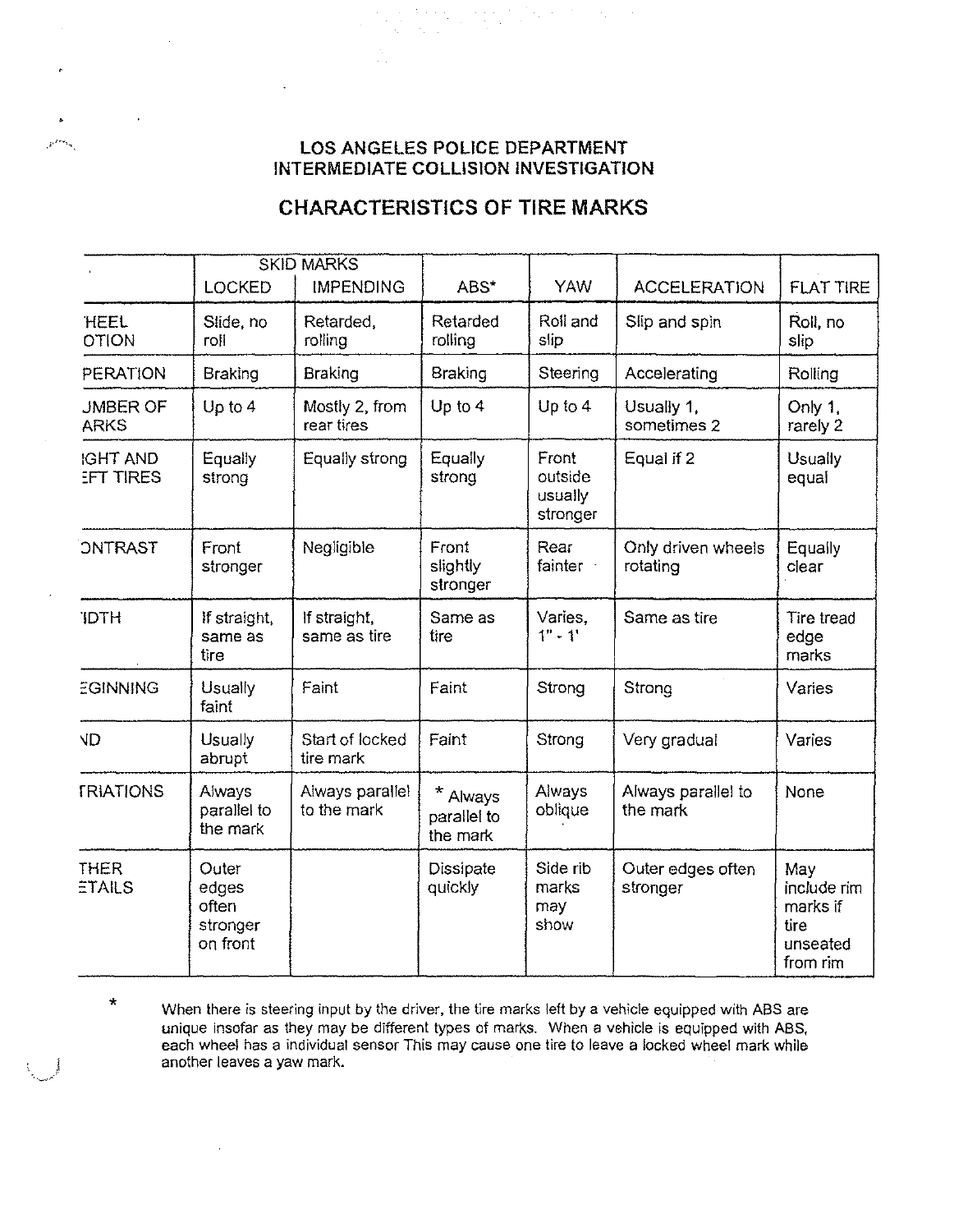Tire marks are the most important type of physical evidence left by the vehicles at a traffic collision scene because they tell the complete story of how the collision occurred, and they do not lie.

The collision investigator must properly identify and interpret the tire marks in order to accurately report the scene physical evidence for later analysis by either them (after this class), or a trained collision reconstructionist.

An important part of physical evidence documentafian is photography. Different photography techniques must be used in different situations in order for the photographs to properly depict the scene as it was at the time of the investigation.

I. Basic Principles of Physics — !n the 1680's, Sir Isaac Newfon studied and defined how objects move and interact with one another.

A. Newton`s First Law of Motion:

<sub>ar</sub>ion.

"A body will remain at rest or in uniform motion unless it is acted upon by an unbalanced force"

- 1. When a vehicle skids, it loses directional stability and slides in a straight line until it comes to a stop. This is an example of directional uniform mofion. The vehicle comes to a stop because of the friction between the tires and the roadway (the unbalanced force).
- 2. Now lef's add a collision info the mix. Wifhout a collision, the vehicle described above will slide in a straight line. If another vehicle collides with it while it is skidding (an unbalanced force), its direction will change.
- 3. These changes in direction in tire marks are very important for collision investigators in that they can be used to establish the Area of impact
- B. Newfon's Second Law of Motion

"The acceleration of an object is directly proportional to the applied force and inversely proportional to its mass" or "If the nef force acting on a body is not zero, the body will be accelerated in fha direction of the force"

This is why in traffic collisions, "size and speed wins".

TIRE MARKS AND PHYSICAL EVIDENCE TOPiG 2.0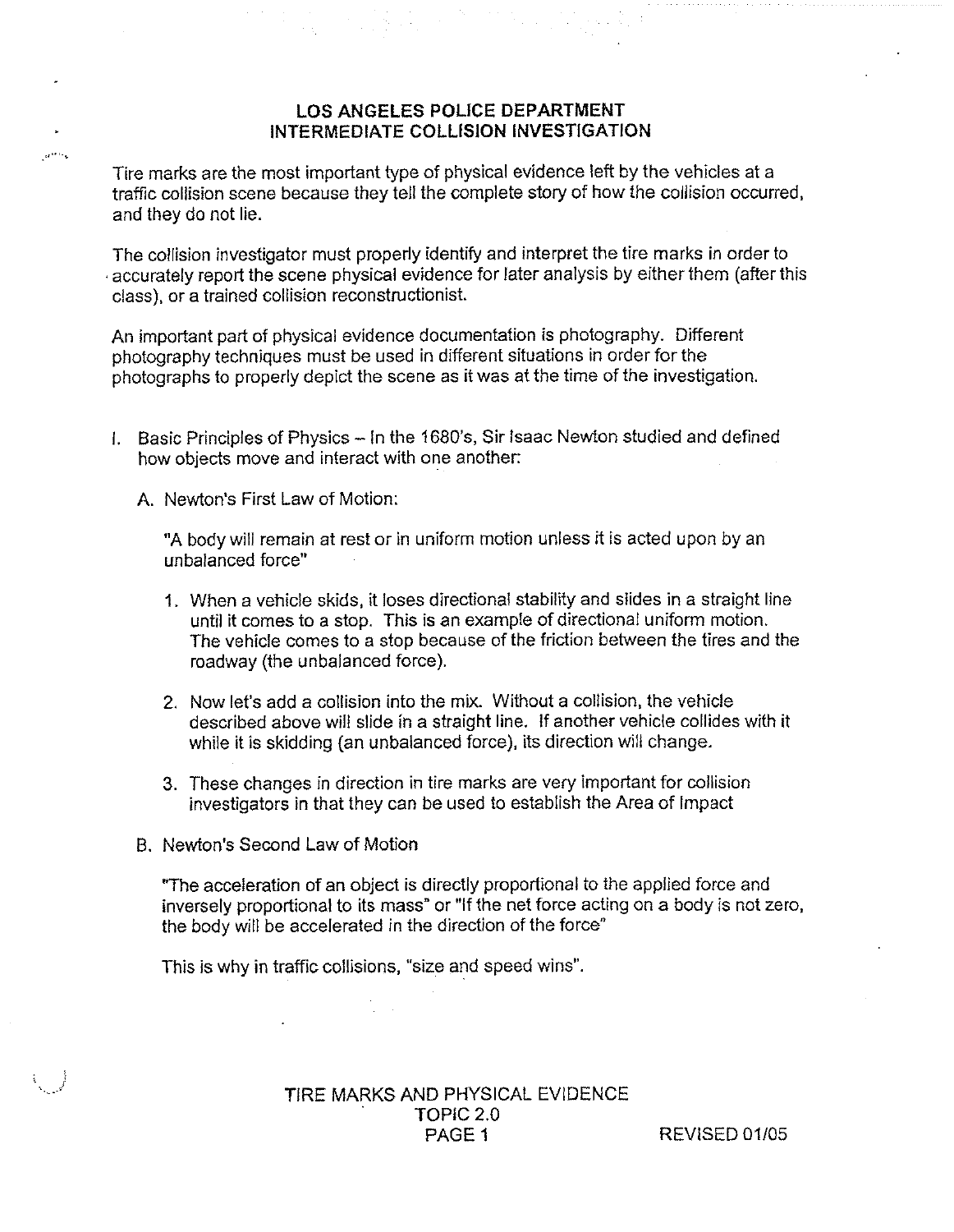C. Newton's Third law of Motion

"For every action there is an equal and opposite reaction." or "Whenever one body exerts a force upon a second body, the second body exerts force upon the first."

This concept is used in more advanced accident reconstruction to determine the speeds of the vehicles and is beyond the scope of this class.

- II. Tire Mark Definition and Characteristics
	- A. Tire mark definition:
		- 1. A mark left on any surface by a tire through friction.
		- 2. The term "tire mark" includes atl evidence of marking.
	- B. The three basic methods of leaving visible tire marks:
		- 1. Extreme Deceleration
			- a. Braking causing the wheels to cease rotation.
			- b. Damage causing the wheels to cease rotation.
		- 2. Extreme Change of Direction
			- a. From an intentional effort on the part of the driver
			- b. From an impact/contact with another object/vehicle
		- 3. Extreme Acceleration
			- a. Propelling force or thrust generated exceeds the pavements frictional resistance.
			- 6. "Peeling OuY': Accelerating at a rate where the rear tires lose fraction with the roadway.

 $\hat{V}^2$ 

#### TIRE MARKS AND PHYSICAL EVIdENCE TOPIC 2.0  $R$ EVISED 01/05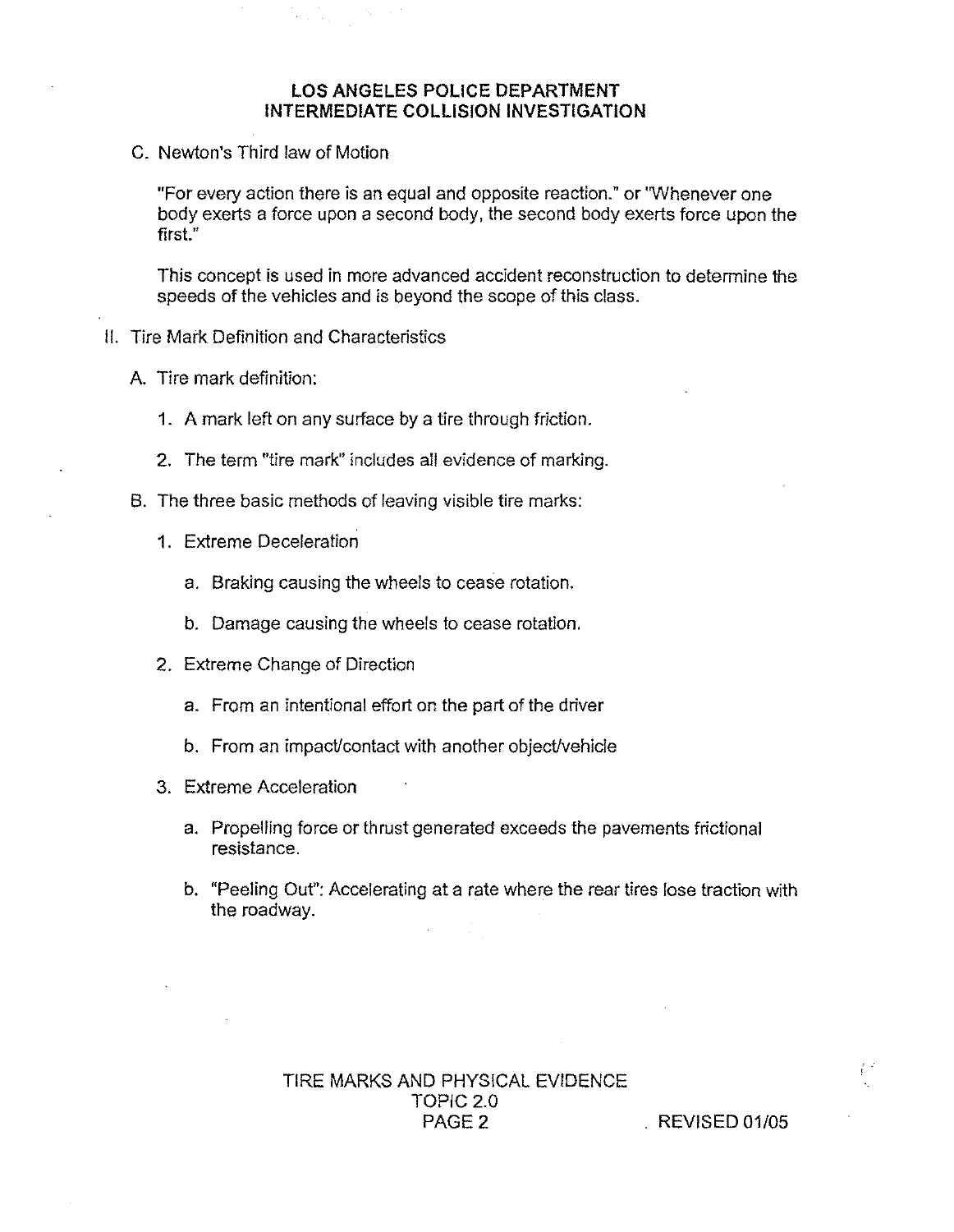- C. What tire marks indicate
	- 1. The vehicle's actions
		- a. Braking
		- b. Accelerating
		- c. Turning
	- 2. in some cases, the minimum speed of the vehicle.
	- 3. The vehicle's direction of travel,
	- 4. Location of the vehicle on the roadway surface.
	- b. Point or area of impact.
	- 6. Possible mechanical failure.
- III. Types of Tire Marks
	- A. Impending: Wheel rotating slower than the forward motion of the vehicle
	- S. Lacked Wheel
		- 1. Non-rotating wheel, moving'in a straight or curved {ine in the original direction travel.
		- 2. If tires in line with the skid, striations will be parallel to the direction of travel.
		- 3. Front vs. Rear characteristics
			- a. Front are darker on the outside edges and striations are lighter in color due Overdeflection.
			- b. Rear have light outside edges and darker striations due to Underdeflection.
			- c. Overdeflecfion and underdeflection caused by weight shift around the vehicle's pitch axis during heavy braking.

TIRE MARKS AND PHYSICAL EVIDENCE TOPIC 2.0<br>PAGE 3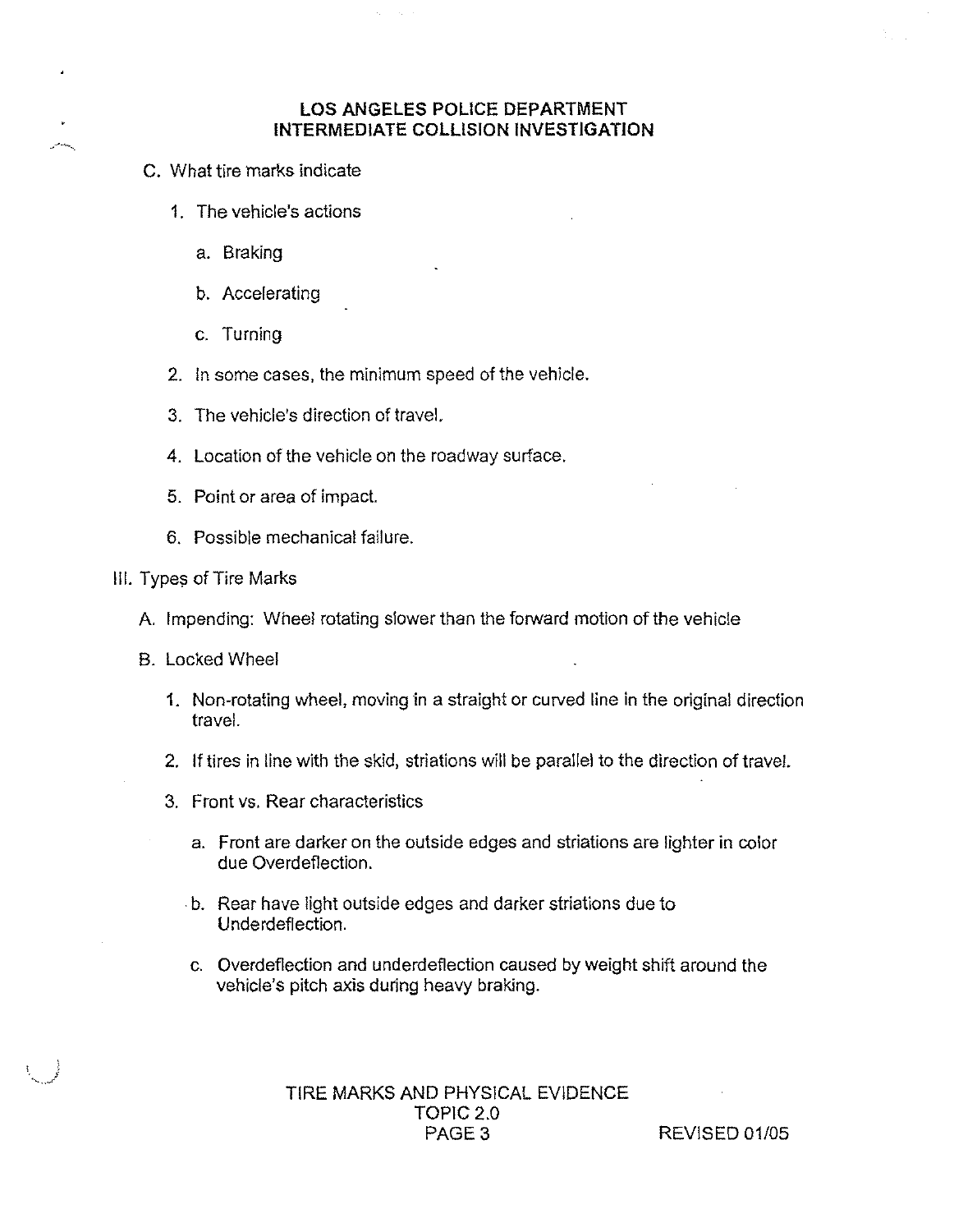- 4. Four Wheel Locked Overlapping vs. Four Wheel Locked independent
	- Four wheel locked overlapping tire marks occur when the rear tires skid and mark directly over the marks left by the front tires. When calculating speed from four wheel locked, overlapping tire marks, deduct the wheelbase or a standard 10 feet from the total skid length.
	- Four wheel locked independent tire marks occur when all four skids can be seen independenf of one another. No deduction of 10 feet for fhe wheelbase should be taken when applying the tire marks to a skid chart.
- 5. Scrub Marks
	- a. A locked, braked, or rotating wheel of a vehicle sliding in other than a forward direction.
	- b. Usually left after impact, except when known to be caused by centrifugal force.
- 6. Yaw Marks
	- a. Rotating tire mark made from a vehicle turning at a rate greater than the frictional force of the roadway.
	- b. Striations are perpendicular to the direction of travel.
	- c. The rear tire must track to the outside of the fronton the same side of the veh icie.
- 7. ABS Tire Marks
	- a. A mark left by a vehicle equipped with an Anti-lock Braking System.
	- $\pm$  b. The marks are generally very light in consistency and hard to see.
		- c. The tire motion is kept in the impending mode due to the applicationrefease action of the brakes.
		- d. If turning during an ABS application, the resulting tire marks may look like the conventional yaw mark on the outside of the turn, and a conventional locked wheel tire mark on the inside of the turn.

#### TIRE MARKS AND PHYSICAL EVIDENCE TOPIC 2.0 PAGE 4 REVISED 01/05

 $\int_0^{\sqrt{2}}$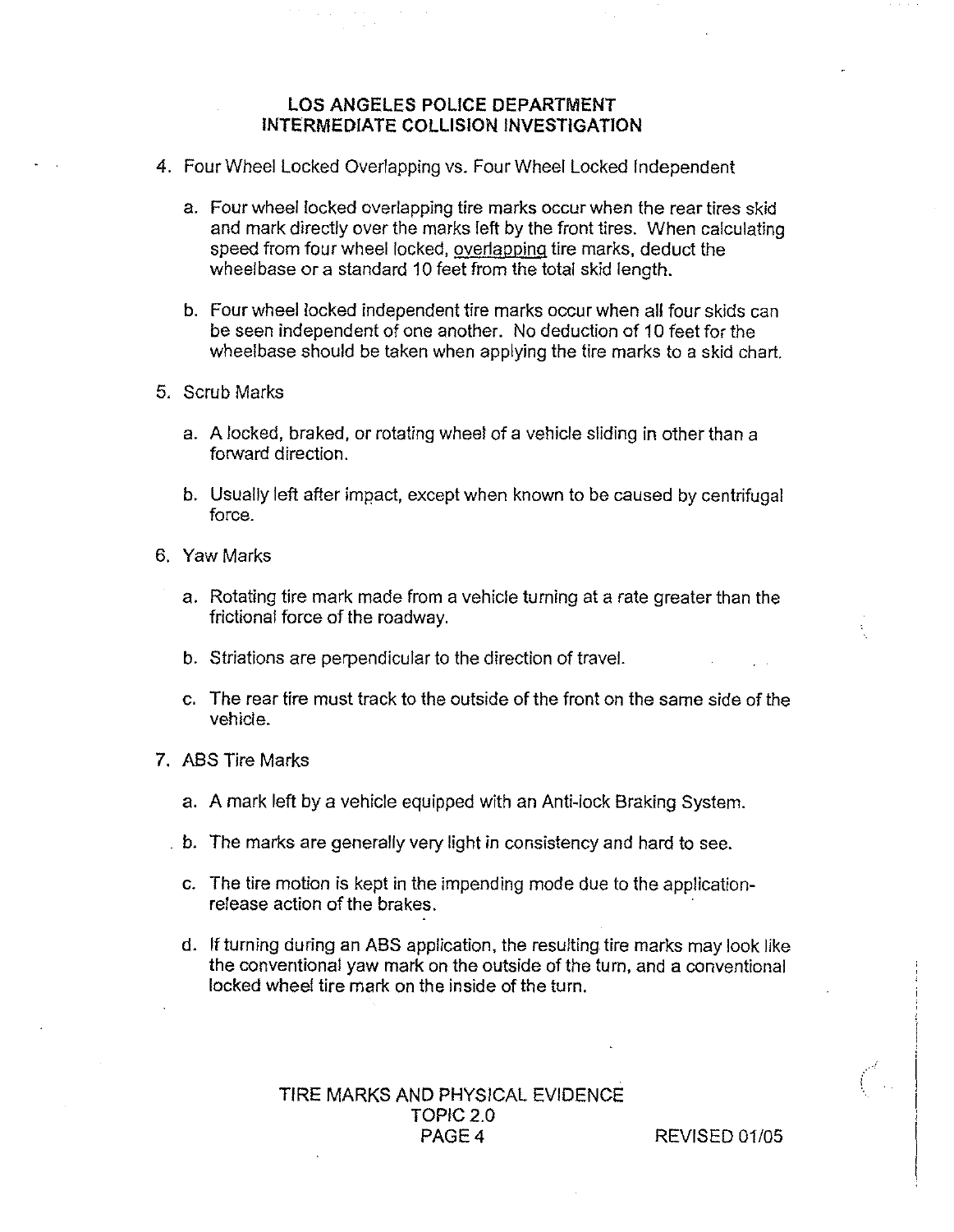- 8. Skip Skids
	- a. A mark left by a locked fire that loads and unloads on the roadway surface.
	- b. This can be due to weight shift, a poor suspension or an uneven roadway.
	- c. The gaps in fhe marks must be less than 5 feet.
- 9. Gap Skids
	- a. A mark left by locked tires where the brakes have been applied, released and then reapplied.
	- b. The gaps in the marks must be over 5 feet.
- 10. Acceleration Marks
	- a. A mark left on the roadway surface when the propelling force or thrust generated by the vehicle exceeds the roadway surface's frictional resistance causing the tires to spin.
	- b. Can resemble a locked wheel tire mark in that the striations will be parallel to the direction of travel. Dififerences are:
		- 1. Weaved in nature.
		- 2. Start dark and end light and uneven.
		- 3. May see shards of rubber and roadway removed at the start of the mark.
- IV. Other types of marks on the roadway
	- A. Gouge marks
		- 1. Left by contact between a hard portion of the vehicle and the roadway (undercarriage, wheel, etc.}, where roadway material is removed.
		- 2. Oceurs at Maximum Engagement where the vehicles can no longer crush, but have momentum that has to be dispelled. Generally the vehicles will be forced downward onto the roadway, causing the gouge marks.
		- 3. Good indicator of the Area of Impact.

## TIRE MARKS AND PHYSICAL EVIDENCE TOPIC 2.0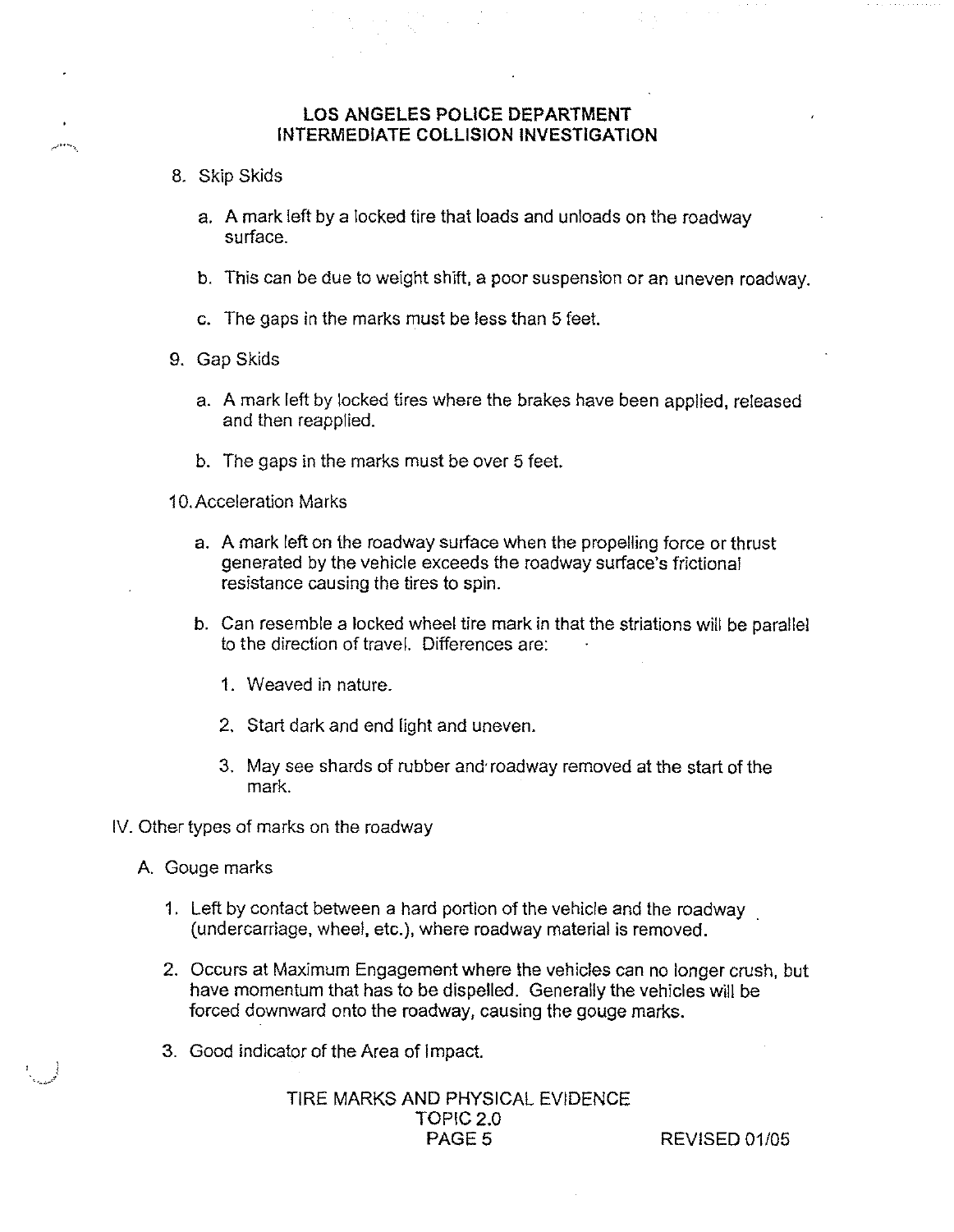- B. Scrape Marks
	- 1. Left by contact between a hard portion of the vehicle and the roadway (undercarriage, sheet metal during rollover, etc.), where no roadway material is removed.
	- 2. Can indicate post-impacf direction and orientation of the vehicles.
- C. Fabric transfer
	- 1. Left when an ejected motorist, pedestrian, bicyclist or motorcyclist slides across fhe roadway.
	- 2. Friction between the clothing and the roadway will tear fahric from the clothing or leave a colored "haze".
- D. Human tissue transfer
	- 1. Also left when an ejected motorist, pedestrian, bicyclist or motorcyclist slides across the roadway.
	- 2. Friction will tear exposed skin from person leaving a transparent deposit of tissue.
	- 3. May or may not have blood with it.
- E. Vehicle fluids
	- 1. Spatter, pooling and runoff will indicate post-impact direction at travel, orientation and at rest position.
	- 2. Document path as you would a tire mark.
- V. Photographing Tire Marks
	- A. Procedure of photographing
		- 3. During daylight hours:
			- a. Take overall photographs of the tire marks in 20-foot increments, unmarked with chalk, as they were when you arrived at the scene. These photographs should follow the path of the tire marks.
			- b. Mark the starting points of the tire marks with chalk.

TIRE MARKS AND PHYSICAL EVIDENCE TOPIC 2.0<br>PAGE 6 .

REVISED 01/05

 $\mathbf{I}$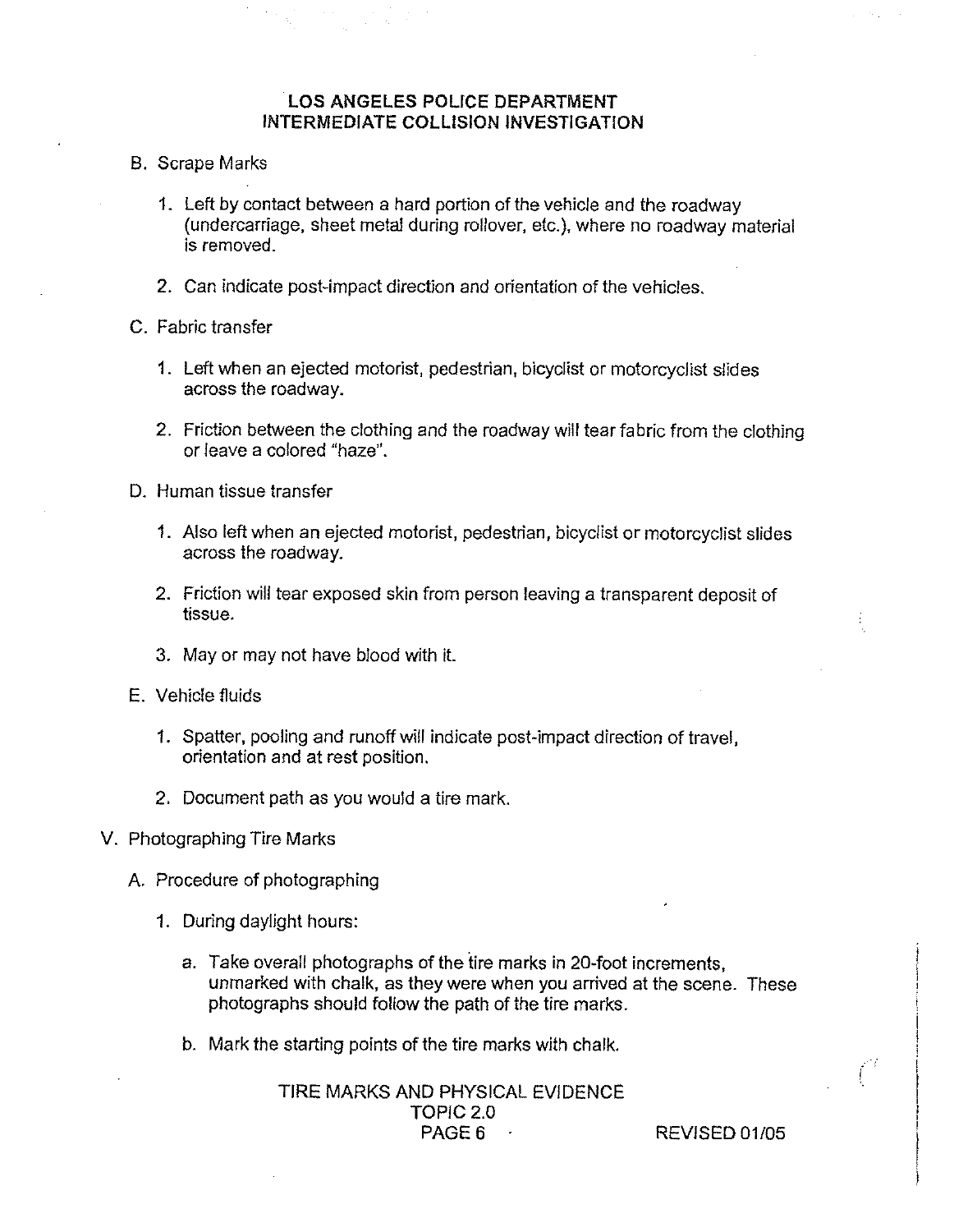- c. Mark the tire marks at 10-foot intervals from the point of impact back fo the start of the tire mark.
- d. Mark the ending points of the tire marks.
- e. Mark the post impact tire marks fram the point of impact forward fo the end of the tire marks.
- f. Re-photograph the marks frorri start to end at 20-foot intervals.
- 2. During darkness hours:
	- a. Identify types of lighting available at the scene
		- 1} 35 MM flash unit
			- a) Short range
			- b} 10 12 feet
		- 2) Separate flash unit
			- a} Short to long range
			- b) As far as 150 feet, depending on the unit used
		- 3) Flash light or vehicle head lights
			- a) Short to medium range

b)Range depends on the amount of light supplied

- 4) BE AWARE OF THE LIMITS OF YOUR FLASH UNIT
- b. Nighttime photographing procedure:
	- 1) Take overall photographs of the tire marks in 10-foot increments, unmarked with chalk, as they were when you arrived at the scene. These photographs should follow the path of the fire marks.
	- 2} Mark the starting points of the tire marks.
	- 3) Mark the fire marks at 10-foot intervals from the point of impact back to the start of the tire mark.

TIRE MARKS AND PHYSICAL EVIDENCE TOPIC 2.0<br>PAGE 7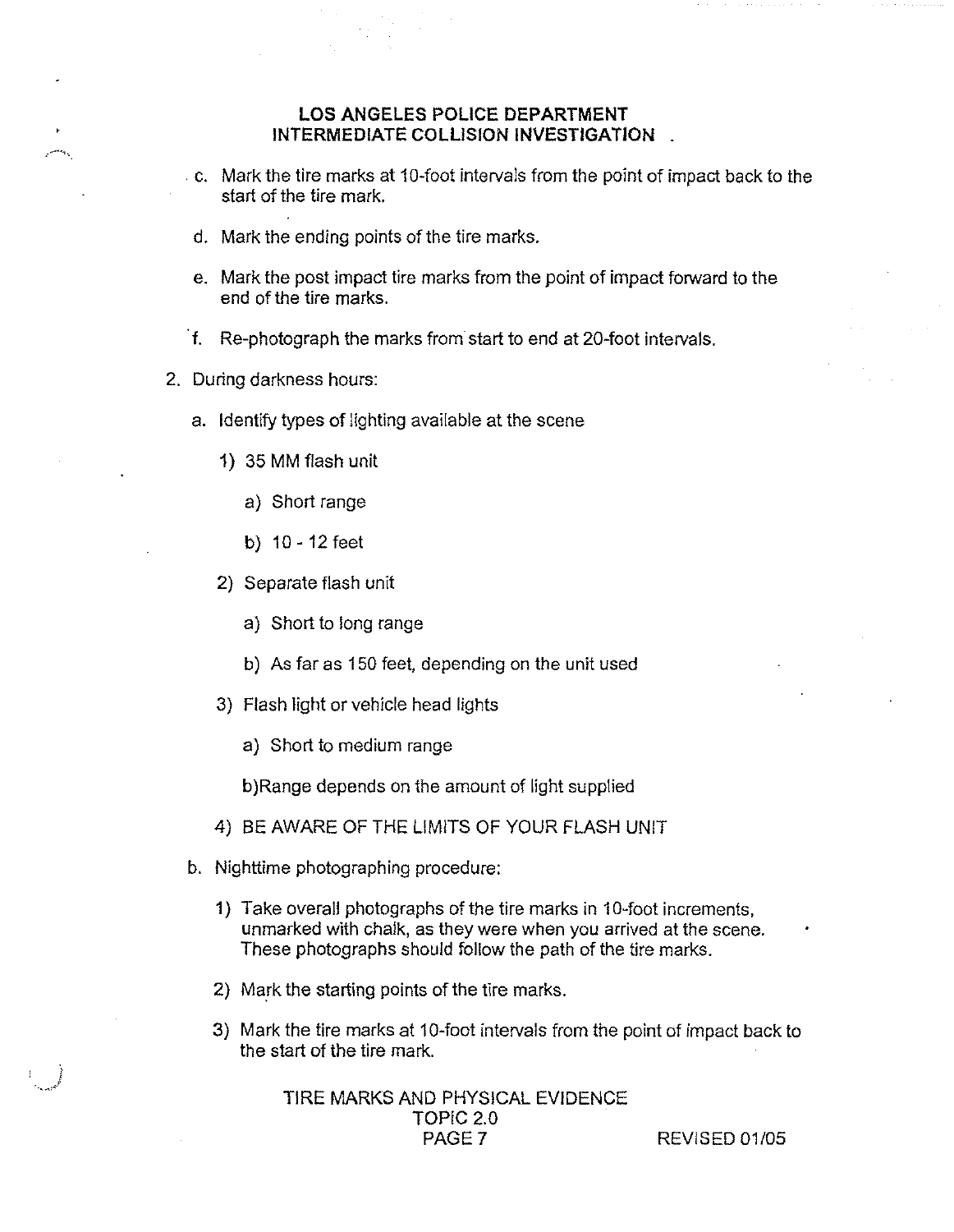- 4) Mark the end points of the tire marks.
- 5} Mark the post impacf fire marks from the point of impact forward to the end of the tire marks.
- 6) Re-Photograph the marks from start to end at 10-foot intervals. Follow through the point of impact to the ending point of the marks.
- 7) Remember, you want a logical depiction of the tire marks from start to finish in both a unmarked state and then marked for identification
- 3. Other areas to photograph
	- a. The at rest positions of the vehicles: These photos should be taken depicting the vehicles in relation fo each ofher or a recognizable landmark.
	- b. Vehicle damage and identification.
	- c. Damage to objects
	- d. Other evidence:
		- 1) Scrapes or gouges in the roadway.
		- 2) fluid from vehicles or other sources
		- 3} Physical features of the roadway, including any vision obscurement, etc.

#### Vi, KEYS

- A. Officers assigned to Collision Investigation units cannot be mere report takers. They must be investigators.
- B. Knowledge of the characteristics of the physical evidence ane may encounter at the scene of a traffic collision is necessary:
	- 1. To ensure accurate reporting and documentation of the coifision.
	- 2. Because the speed calculations that are going to be learned this week are based on proper interpretation of the physical evidence.

TIRE MARKS AND PHYSICAL EVIDENCE TOPIC 2.0 PAGE 8 REVISED 01/05

 $\int_0^{\infty}$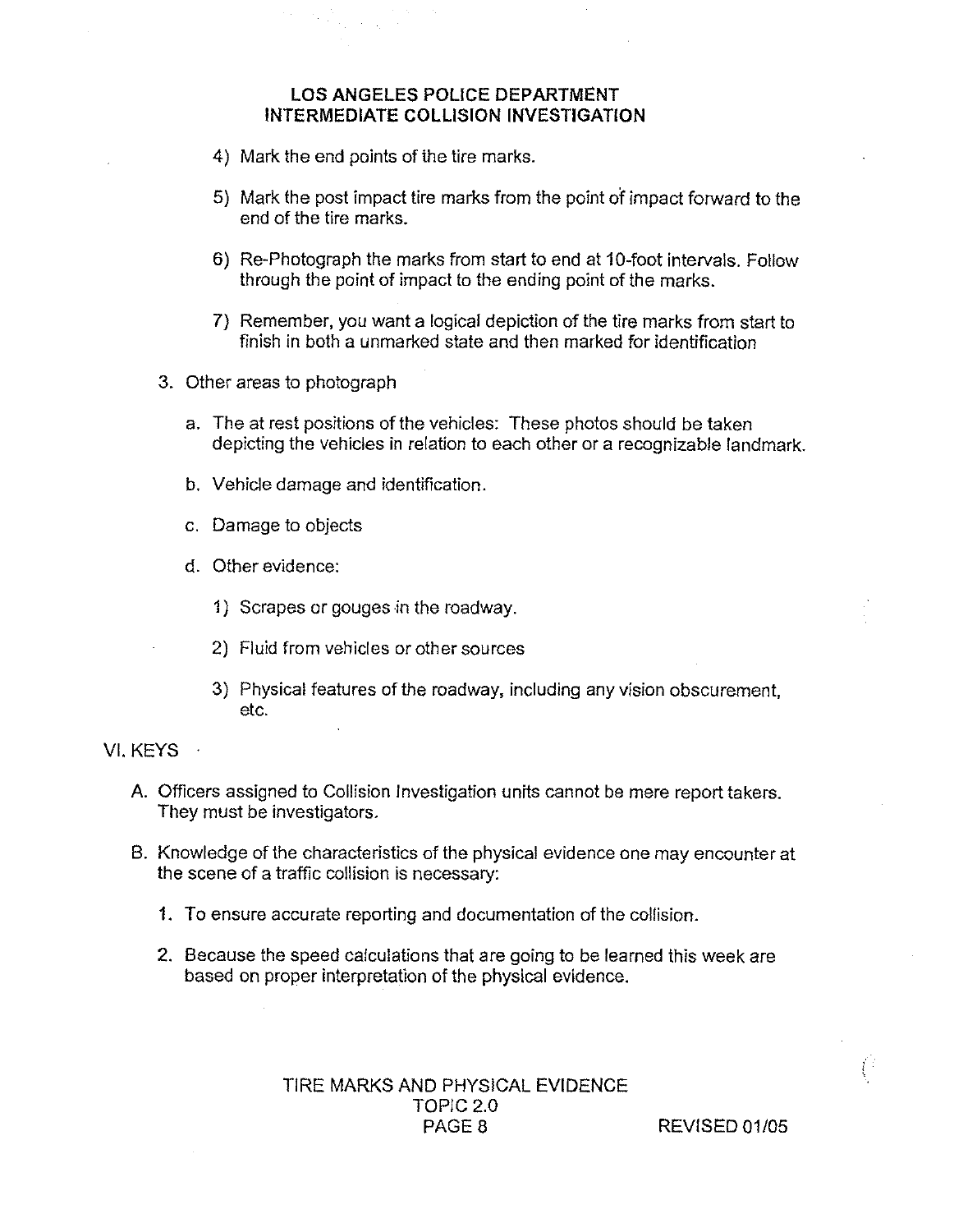3. For court testimony. Once calculations have been completed and are used to establish a violation for which one is to be prosecuted, they may have to be explained to a jury. One of the main points of contention by the defense is usually the interpretation of the physical evidence (type of tire mark) and then its use to calculate the minimum speed of the vehicle.

> TIRE MARKS AND PHYSICAL EVIDENCE TOPIC 2.0 PAGE 9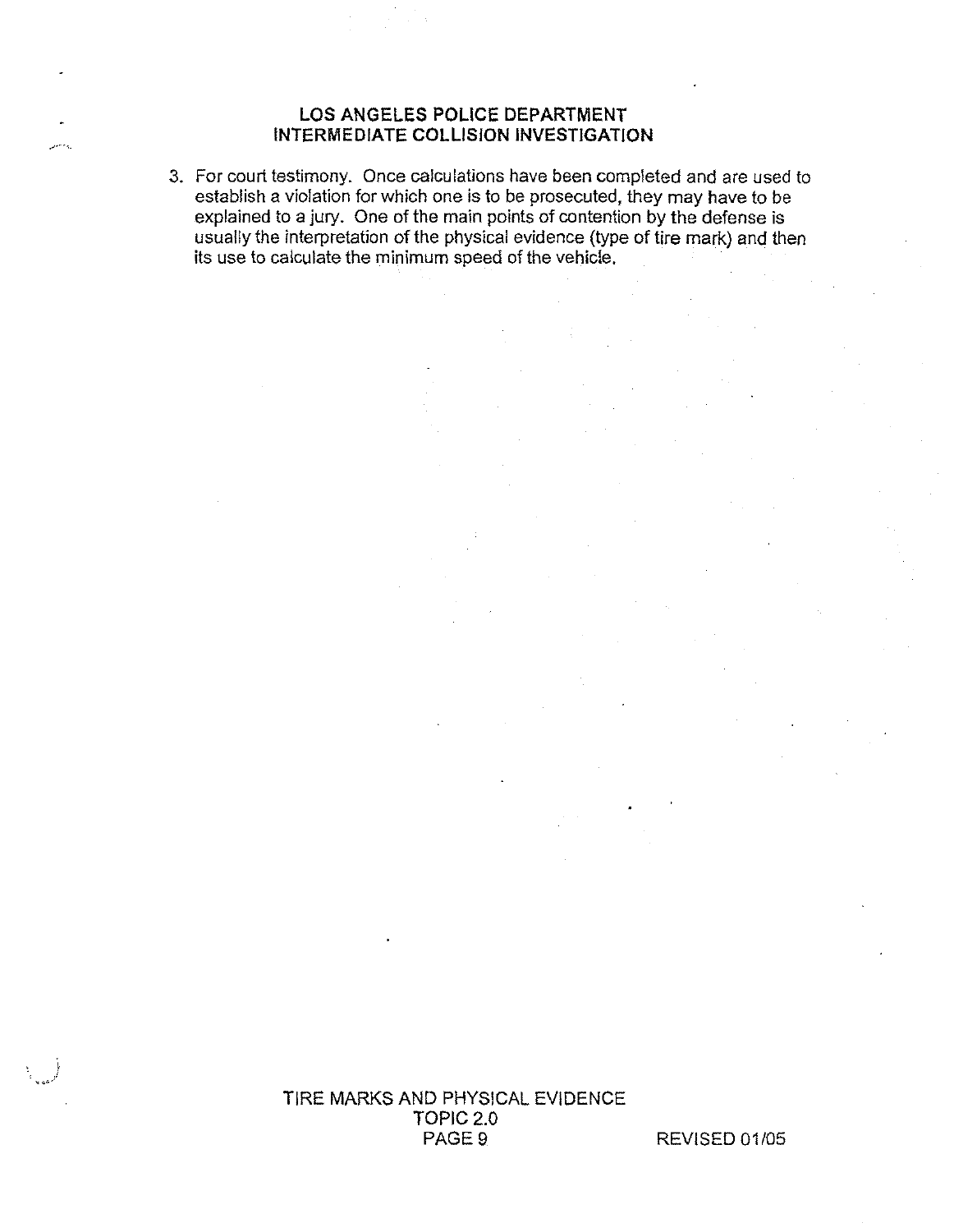

TIRE MARKS AND PHYSICAL EVIDENCE TOPIC 2.0 PAGE 10

REVISED 01/05

 $\int_{-\infty}^{\infty}$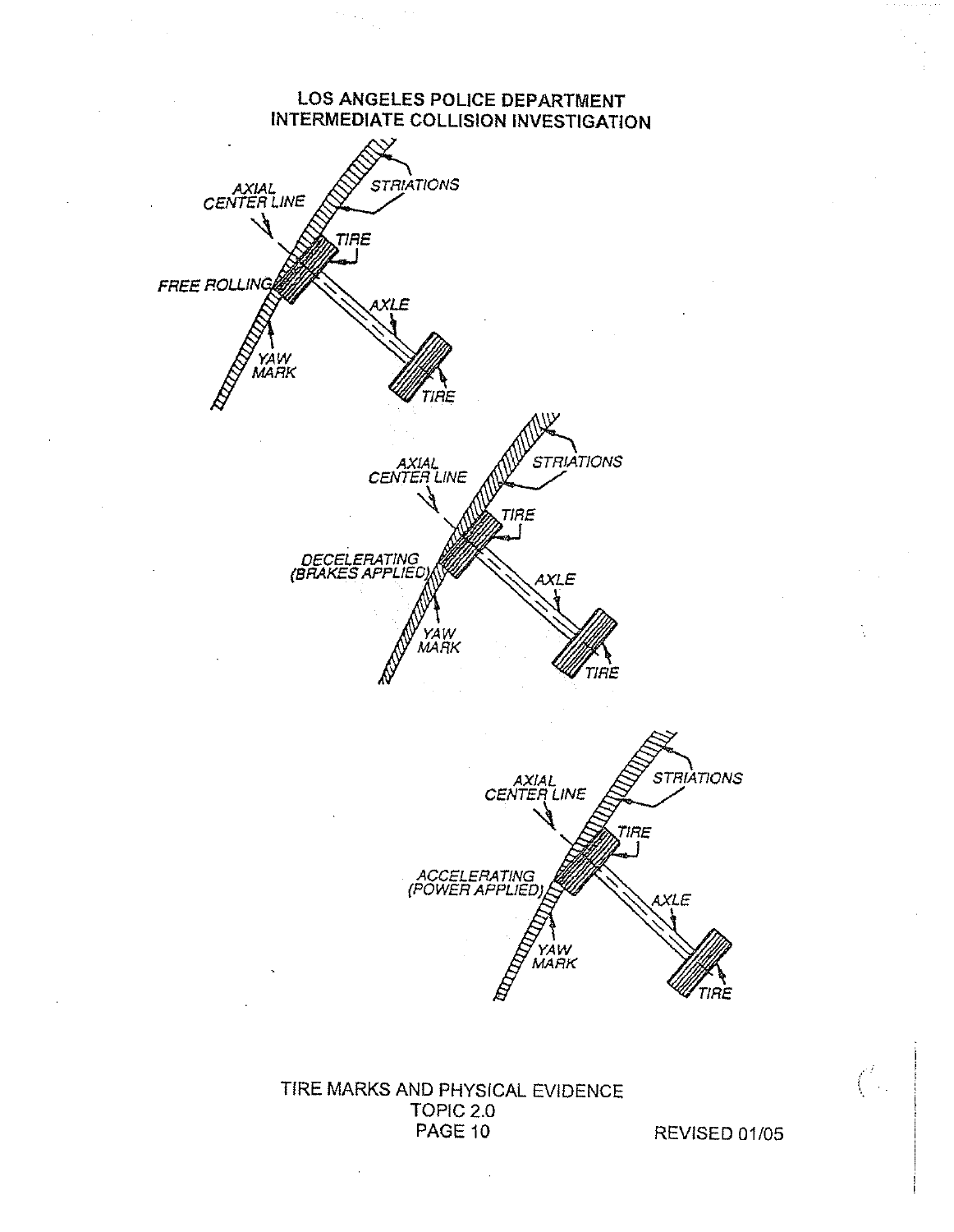$\label{eq:2.1} \begin{array}{ll} \mathbb{E}[\mathbb{E}[\mathbb{E}[\mathbb{E}[\mathbb{E}[\mathbb{E}[\mathbb{E}[\mathbb{E}[\mathbb{E}[\mathbb{E}[\mathbb{E}[\mathbb{E}[\mathbb{E}[\mathbb{E}[\mathbb{E}[\mathbb{E}[\mathbb{E}[\mathbb{E}[\mathbb{E}[\mathbb{E}[\mathbb{E}[\mathbb{E}[\mathbb{E}[\mathbb{E}[\mathbb{E}[\mathbb{E}[\mathbb{E}[\mathbb{E}[\mathbb{E}[\mathbb{E}[\mathbb{E}[\mathbb{E}[\mathbb{E}[\mathbb{E}$ 

 $\ddot{\phantom{0}}$ 

ريدوسين

#### **MARKING AND PHOTOGRAPHING TIRE MARKS**



#### TIRE MARKS AND PHYSICAL EVIDENCE TOPIC 2.0 PAGE 11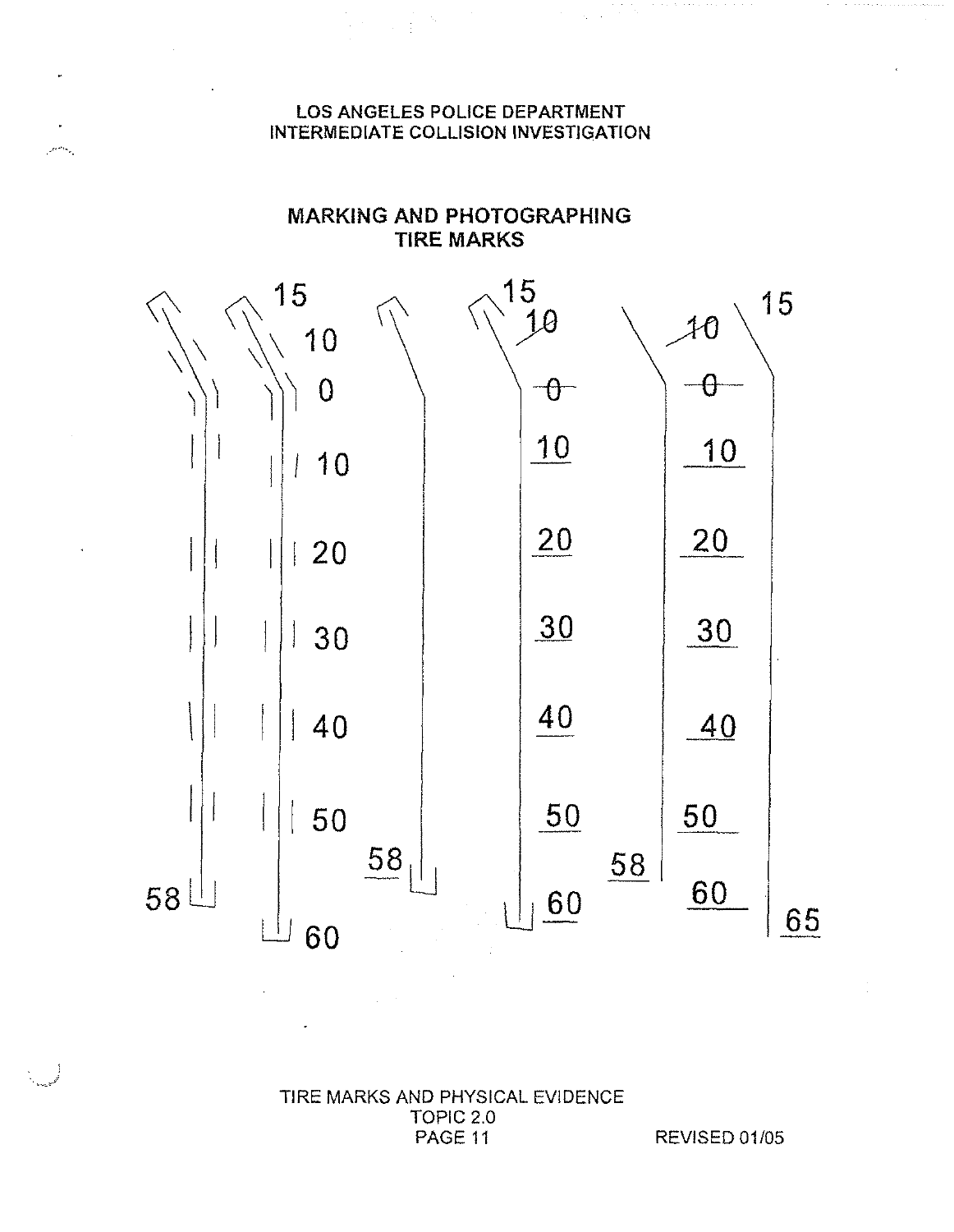#### **TIRE MARK GLOSSARY**

ACCELERATION —The propelling force or thrust generated in an amount exceeding the pavement's frictional resistance, made from the drive wheel or wheels of the vehicle.

CENTRIFUGAL SCUFF - See YAW MARK.

CHIP —A short, shallow removal of surface material typically made by a strong, sharp metal object under pressure, usually without striations.

CHOP —Abroad, shallow removal of surface maferiai typically made by a strong, broad, sharp metal object under pressure, usually wifh striations.

CHORD — A straight fine connecting fvro points of an arc or circle.

COEFFICIENT OF FRICTION or MU - A number, expressed as a decimal, representing the resistance of an object sliding on a level surface, divide by the weight of the object.

**COLLISION SCRUB – a short, usually broad tire mark made during and after** engagement of the vehicles.

CRITICAL SPEED SCUFF —See YAW MARK.

**DRAG FACTOR**  $- A$  number, expressed as a decimal, representing the coefficient of friction, plus or minus the grade of the surface, times the braking efficiency of the vehicle. (Also referred to as the Resultant Coefficient of Friction}.

GAP SKID – A braking skid mark that is interrupted by release and re-application of the brakes.

GOUGE — A short to long, shallow to deep, removal of surface material by a hard, sharp pointed object.

GRADE —The change in elevation in a specified direction along the center line of the roadway or the path of a vehicle, expressed in percent.

**IMPENDING TIRE MARK**  $-$  The mark left by a tire whose rotation is slower than the forward motion of the vehicle, usually preceding a locked skid mark\_

**MIDDLE ORDINATE**  $- A$  line perpendicular to a chord, connecting the mid-point of the chord to a point on the arc.

NOMOGRAPH — A graph in which three or more scales are arranged where a straight line drawn through the values on any two scales will cross the third scale at a corresponding value; a graphic calculator.

> TIRE MARK GLOSSARY PAGE 1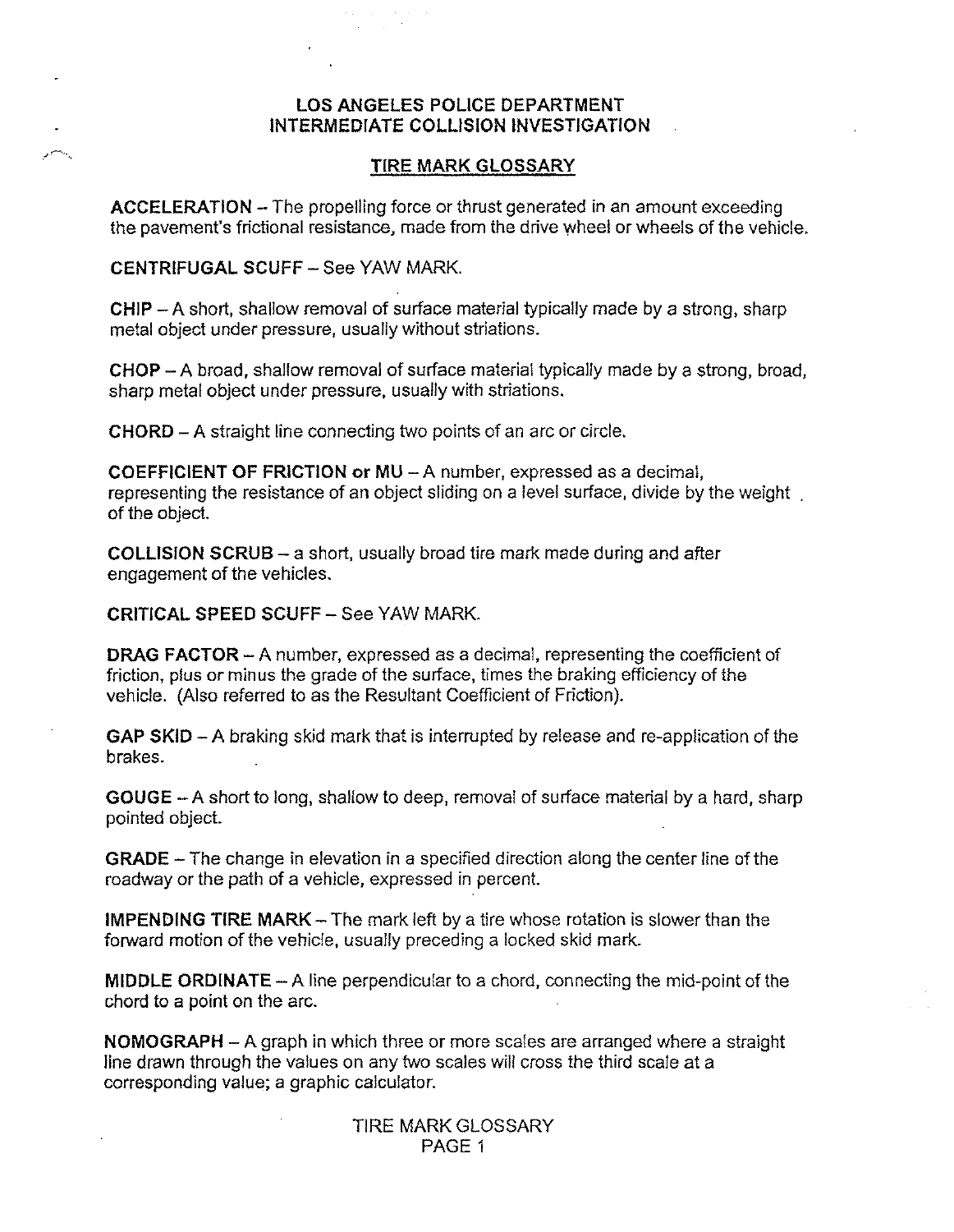OVERDEFLECTION —A condition in which fhe pressure of a tire is greater at the outside edges than the middle of the tread; an overloaded, weight shift or underinflated condition.

SCRAPE — An Area of a hard surface covered with broad scratches made by a sliding metal part without great pressure. No surface material is removed.

SCUFF MARK  $-$  A friction mark made on a surface y a tire which is both rotating and slipping; acceleration scuffs, critical speed scuffs, flat tire marks.

SCRUB MARK - A locked, braked, or rotating tire of a vehicle sliding in other than a forward direction, except when known to be caused by centrifugal force.

 $SIDESLIP - See YAW MARK$ 

SKID MARK -- A frictional mark on a surface made by a fire that is sliding without cotation. The sliding of the tire may be due to braking, collisions damage or other circumstances.

SPEED SKID CHART - See NOMOGRAPH

SKIP SKID - A braking skid mark interrupted at frequent, regular intervals caused by the loading and unloading of weight on the tires.

STRIATIONS —Narrow parallel streaks or scratches, usually made by friction or abrasion on the roadway or other surface.

SUPERELEVATION – The vertical distance between the heights of the inside and outside edges of a roadway.

**TRACK WIDTH** – The distance between the center of the tire tread on one side of the vehicle and the center of the tire tread on the opposite side of the vehicle.

WHEELBASE – The distance from the center of the axle of the front wheels to the center of the axle of the rear wheels.

YAW MARK – A mark left on a surface by a rotating tire of a vehicle in a turning movement where the centrifugal force exceeds the frictional force of the surface.

> TIRE MARK GLOSSARY PAGE 2

 $\langle$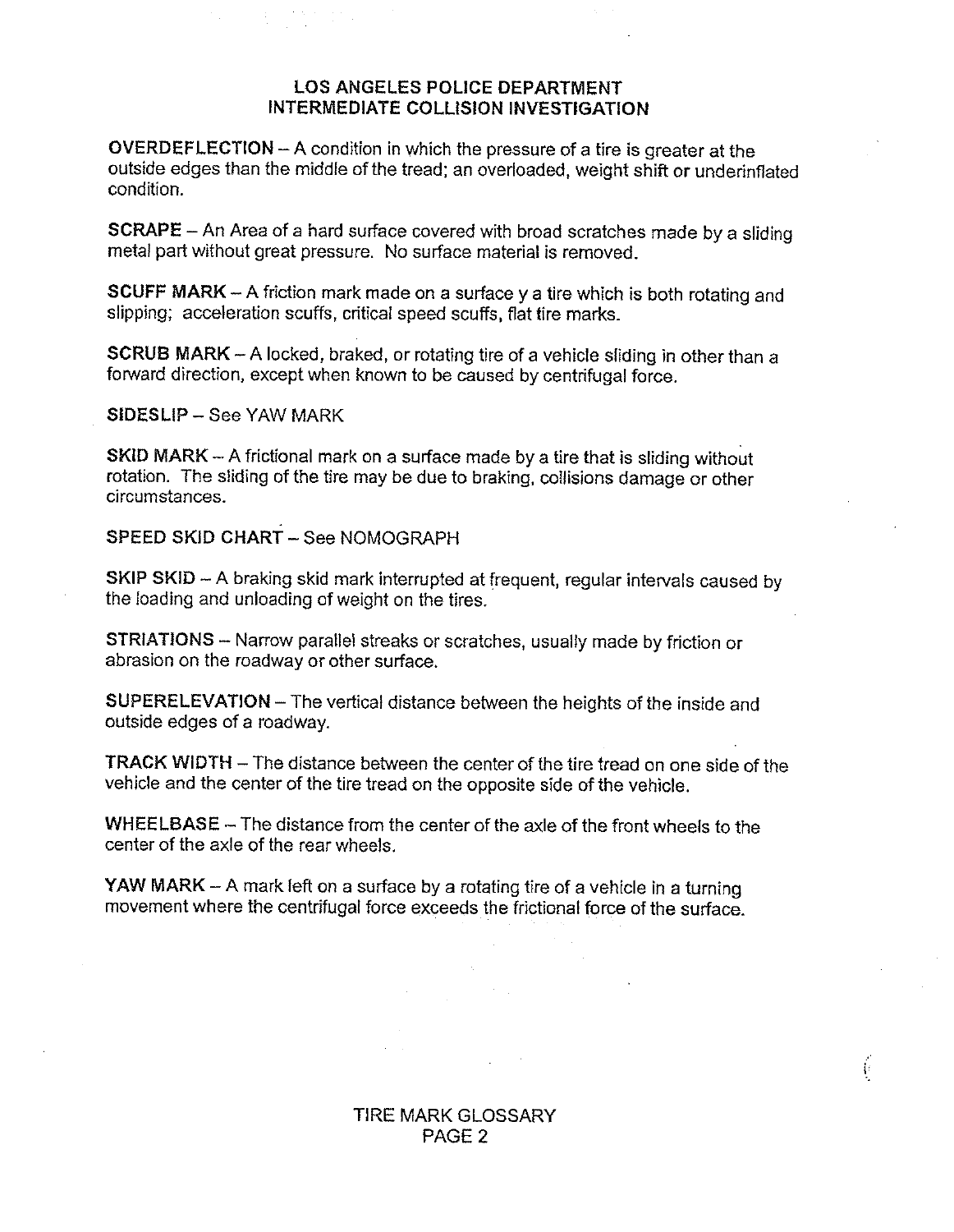**MATH REVIEW** 

TOPIC 3.0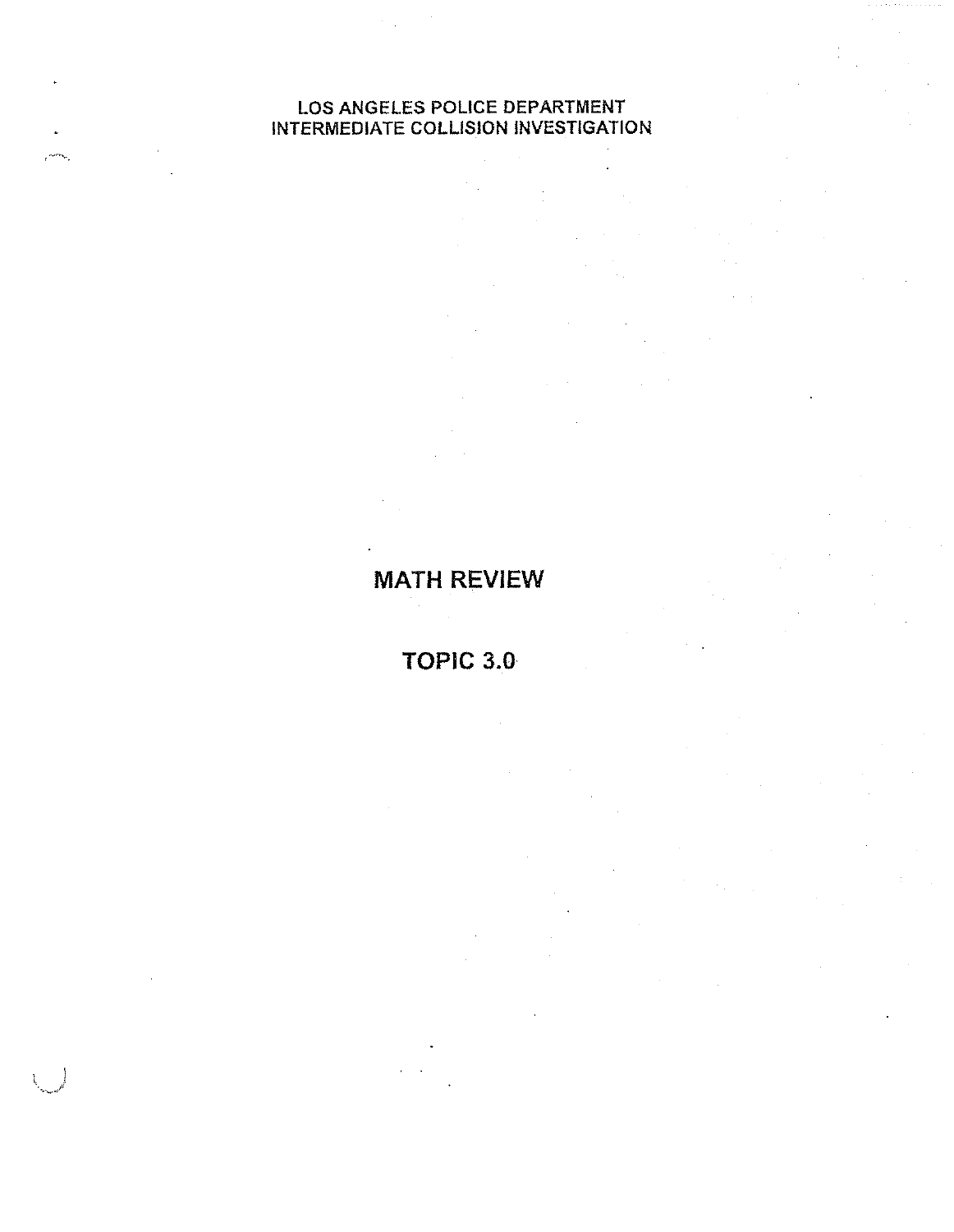$\mathcal{I} \times \mathcal{N}_\mathrm{f}$  , i.e.

This class is designed to review the concepts of math and basic algebra. The material will include:

Addition

يتمليني

- e Subtraction
- Multiplication
- **Division**
- Order of operations
- **Equation solving**
- Powers and radicals'
- The use of calculators

At the end of the class, the successful student wii! understand and be able to apply the basic concepts of algebra to collision investigation equations with the use of a calculator.

- **I.** Ground Rules
	- A. There may be several of you that have taken algebra courses in school. This class may be a review and seem simple to you, but may be somewhat harder for others. If you have an algebra background, we may ask you to assist with some of the students that are having problems.
	- B. Notes on notation
		- 1. Multiplication signs: "x" or " $\bullet$ " or "()"
			- a.  $4 \times 3 = 12$
			- b.  $4 \cdot 3 = 12$
			- c.  $4(3) = 12$ ; This will be the notation used in this course

MATH REVIEW TOPIC 3.0<br>PAGE 1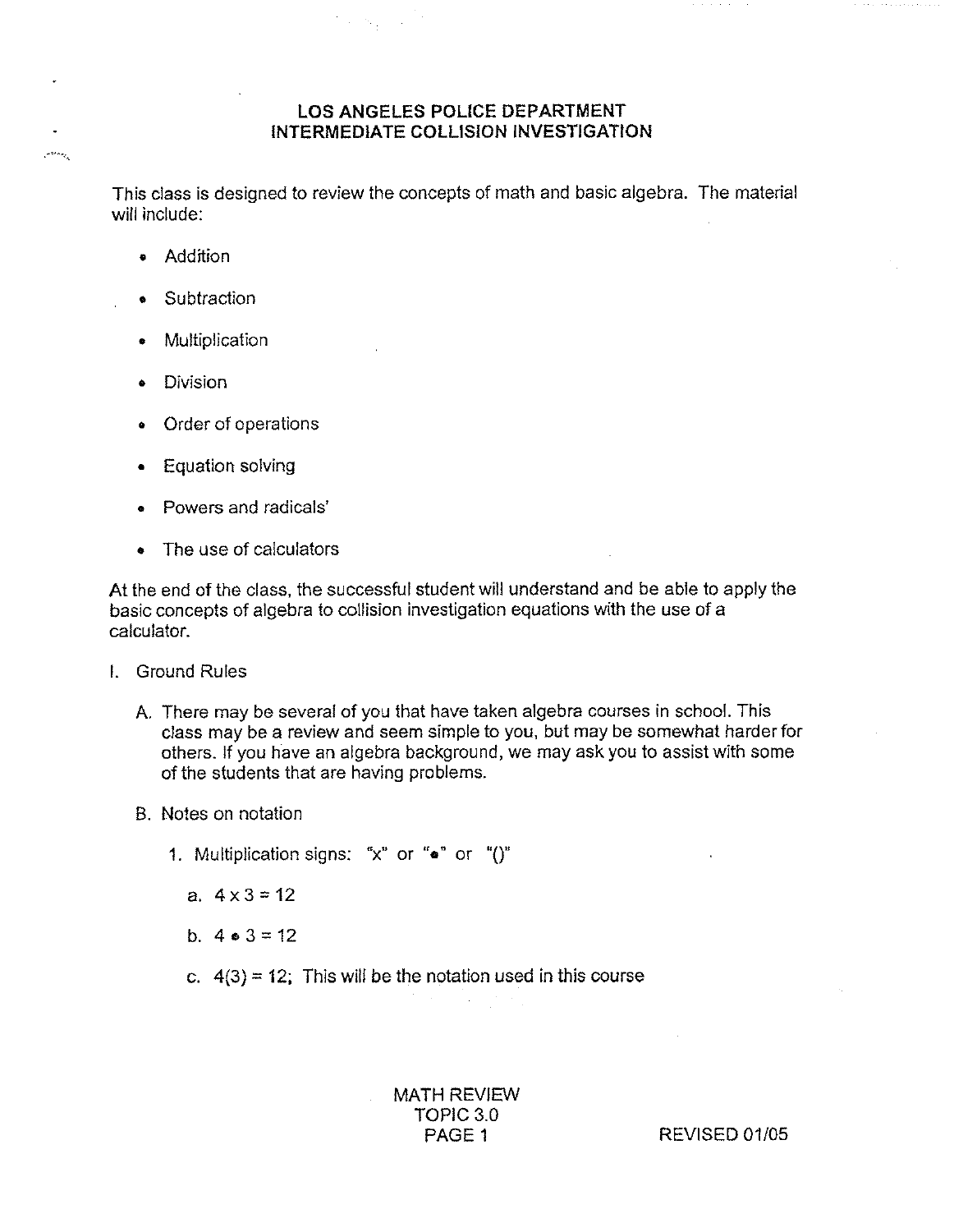- 2. Division sign: " $\div$ " or " $\frac{x}{y}$ " or " $\overline{y}$ " a.  $12 \div 4 = 3$ 3  $^{14}$  4  $\sqrt{12}$ c.  $\frac{12}{4}$  = 3 ; This notation will be used in this course
- 3. Radical sign:
	- a. Used fo notafe the operation of finding the square root of the number under the radical
	- b. This is the number, that when multiplied by itself, equals the number under the redicai

Example: 
$$
\sqrt{81} = 9
$$

- 4. Exponents:  $x^2$ 
	- a. Used to notate the operation of multiplying fhe base number by itself
	- b. The only exponent used in this course will be the base number squared

Example:  $9^2 = 81$ 

- C. Use of a calculator in this class will definitely be permitted
	- 1. Do not use the celculafor to get ahead of the class
	- 2. Avoid use of the calculator's "arithmetic logic"
		- a. Work out each step
		- b. This enables the instructors to find any problems in the mathematical order of operations you may have had

MATH REVIEW TOPIC 3.0

PAGE 2 REVISED 01/05

Ť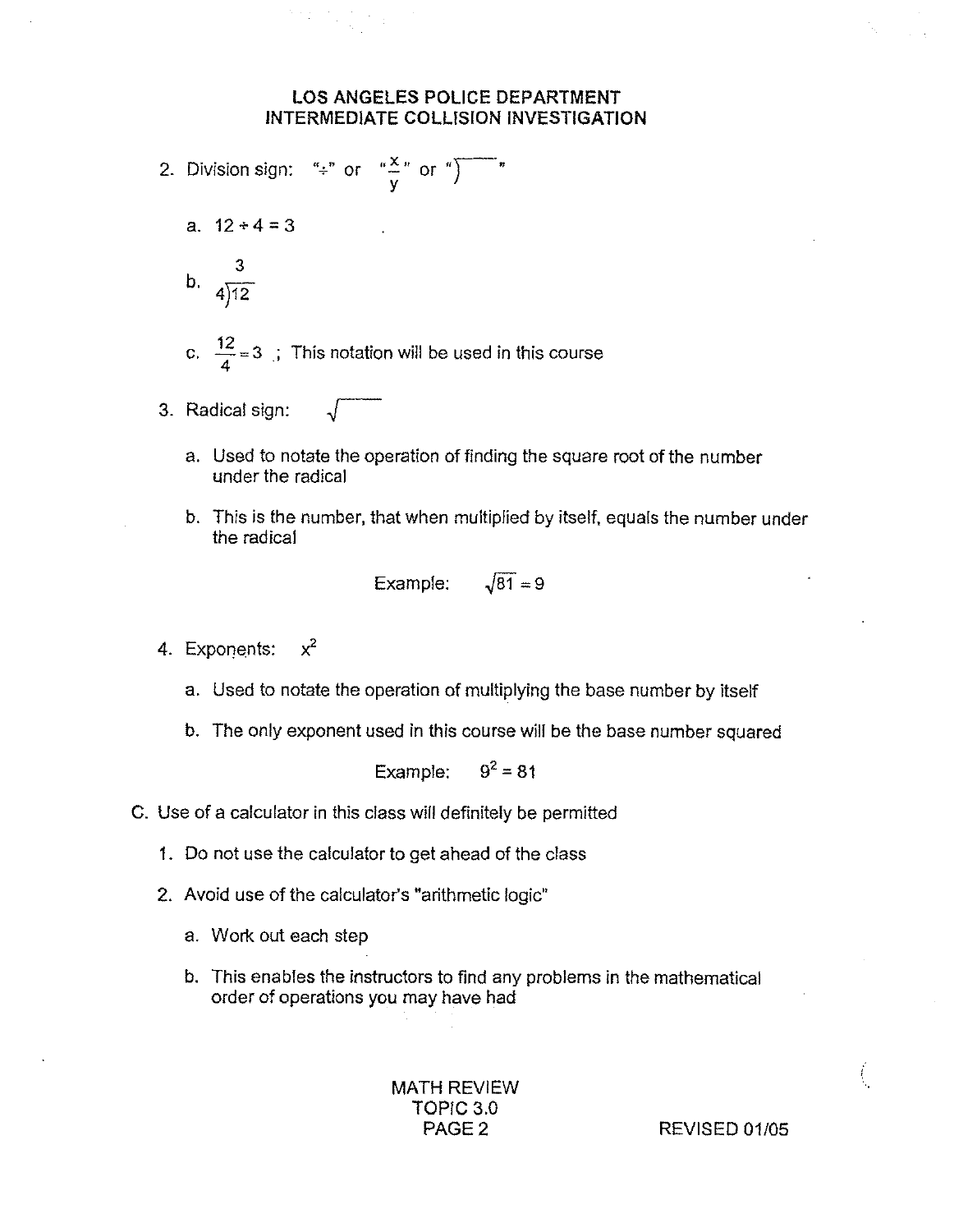il. There are four basic types of calculators:

A. Basic

- 1, Handles basic math operations as entered by the user.
- 2. Does not utilize the Fundamental Order of Operations when completing a series of calculations.
- B. Arithmetic logic
	- 1. Handles basic math operations as entered by the user.
	- 2. Utilizes the Fundamental Order of Operations without user instruction.
		- a. For algebraic equations to produce the correct answer, the user has to follow a strict order of simplification while working toward the final result.
		- b. Within each equation, the user must simplify in the following order:
			- 1) Parenthesis
			- 2} Exponents
			- 3)Multiplication
			- 4) Division
			- 5} Addition
			- 6) Subtraction
- C. Scientific

Same as the Arithmetic Logic with several additional functions such as:

- 3. Exponentiation and square roots
	- a. A single key is set to calculate the exponent function.
	- b. A single key is set to calculate the square root function.

MATH REVIEW TOPIC 3.0<br>PAGE 3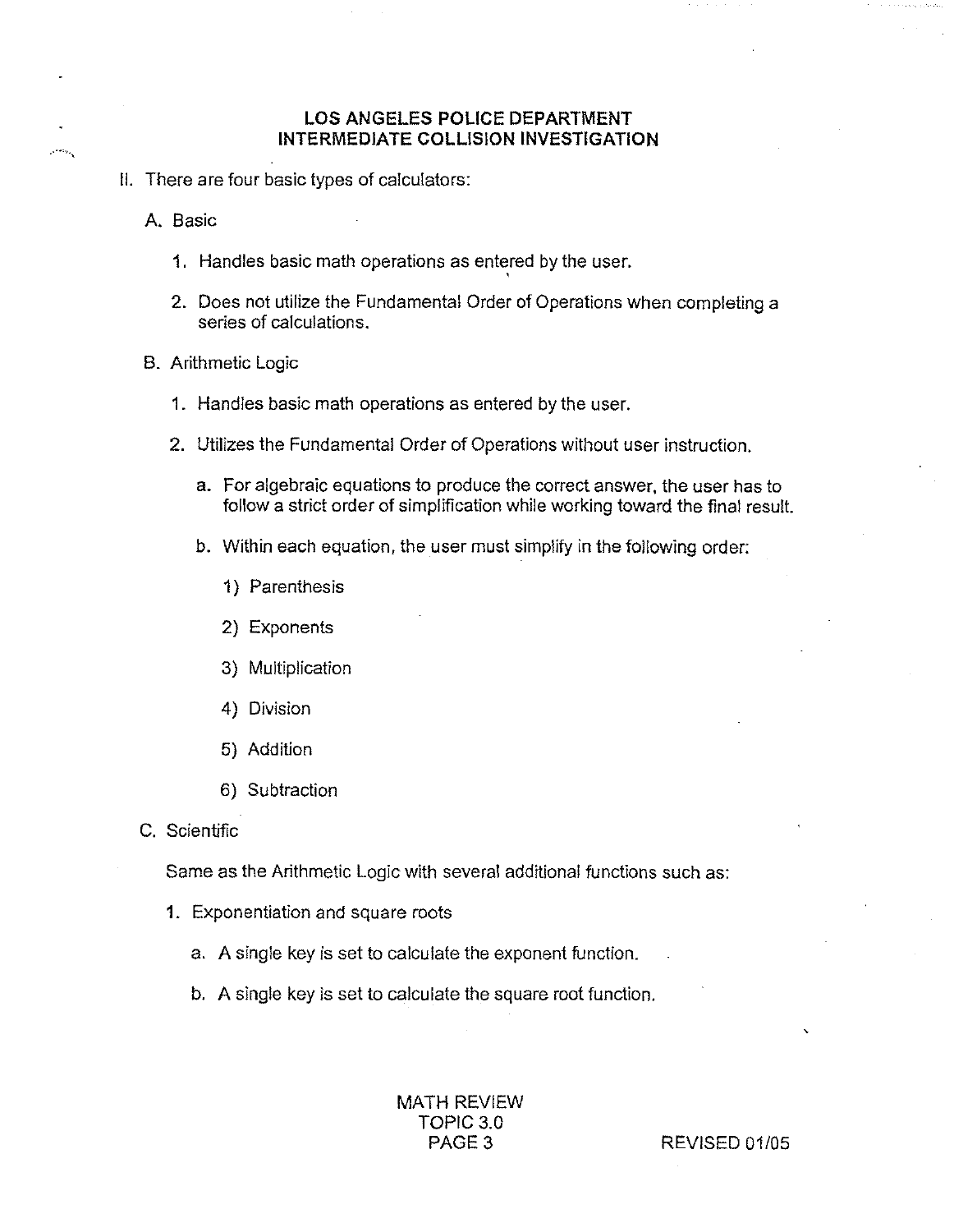- 2. Logarithms
	- a. Exponent of the power to which it is necessary to raise a fixed number (the base) to produce the given number.
	- b. For example, the logarithm of 100 (base 10) is 2 because  $10^2$  equals 100.
- 3. Trigonometric Functions
	- a. An area of mathematics involving triangles.
	- b. Trigonometric calculations use the relationships between the sides and the angles of triangles to calculate position, distance, speed, and many other things.
	- c. A variation on the scientific calculator replaces the scientific functions with statistical functions such as Standard Deviation, 'Sigma' functions, etc.
- 4. Programmable
	- a. Same as Scientific (or Statistical).
	- b. Have a limited memory that allows formulae to be entered and recalled.
- III. Determining Your Calculator's Functions
	- A. Enter the following equation exactly as given:

2 <plus button> 3 <multiplication button> 4 <equal button>

- 1. If the answer is 20, then you have a Basic Calculator only.
- 2. If the answer is 14, then you have a calculator with Arithmetic Logic.
- 3. If you have any other answer, you did something wrong. Go back to the start and try again.

**MATH REVIEW** TOPIC 3.0 PAGE 4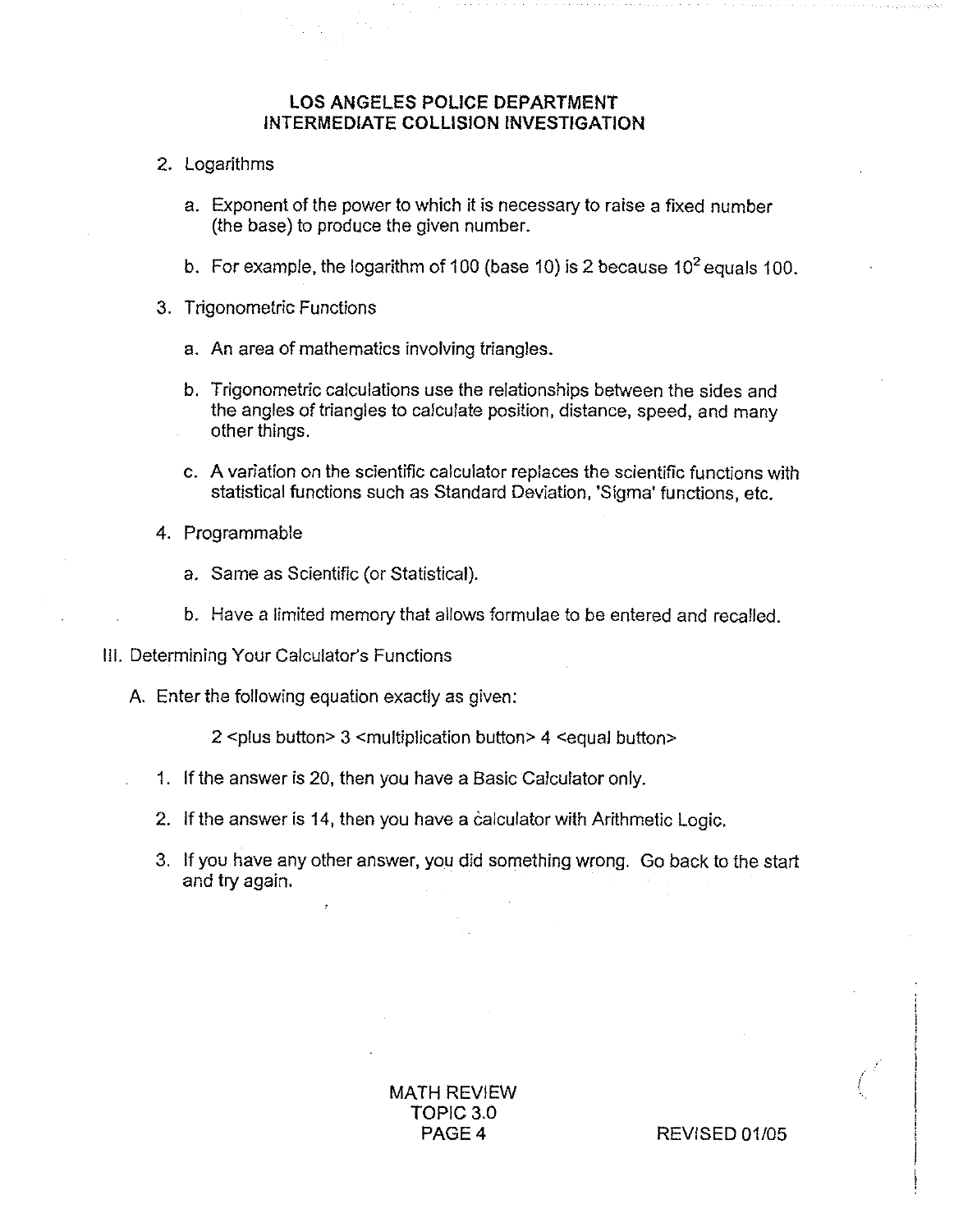B If your calculator has Arithmetic Logic, you will no longer have to concern yourself with the Fundamental Order of Operations in your calculations.

Example:

 $\mathcal{C}^{(1)}$  for

 $50 - 2 + 4 * 3 * 2 =$ 

Solution: (as your calculator "sees" if)

 $50 - 2 + 24 =$  $48 + 24 =$ Answer: 72

- C. You will still have to watch for parentheses.
- IV. Basic Mathematical Principles
	- A. Exponents
		- 9. A small figure placed to the upper-right of a number showing the number of times to multiply that number by itself.
		- 2. This class will only use the square exponent

Example:  $9^2$  = 81 is the same as writing 9(9) = 81. We multiply the base number {9) by itself, one time.

- 3. Determining the square of a number (by use of the calculator)
	- a. Enter fhe number you are seeking to find the square of
	- b. Push the Square Key

Push the Square Key<br>Example: Enter 9; Press  $\boxed{x^2}$ ; The answer should show 81

c. Some calculators may have to use the "Inverse" or "2"d" function to calculate the square.

Example: Enter 9; Press  $2<sup>nd</sup>$  or  $|INV|$ ; then

The answer should show 81

**MATH REVIEW** TOPIC 3.0<br>PAGE 5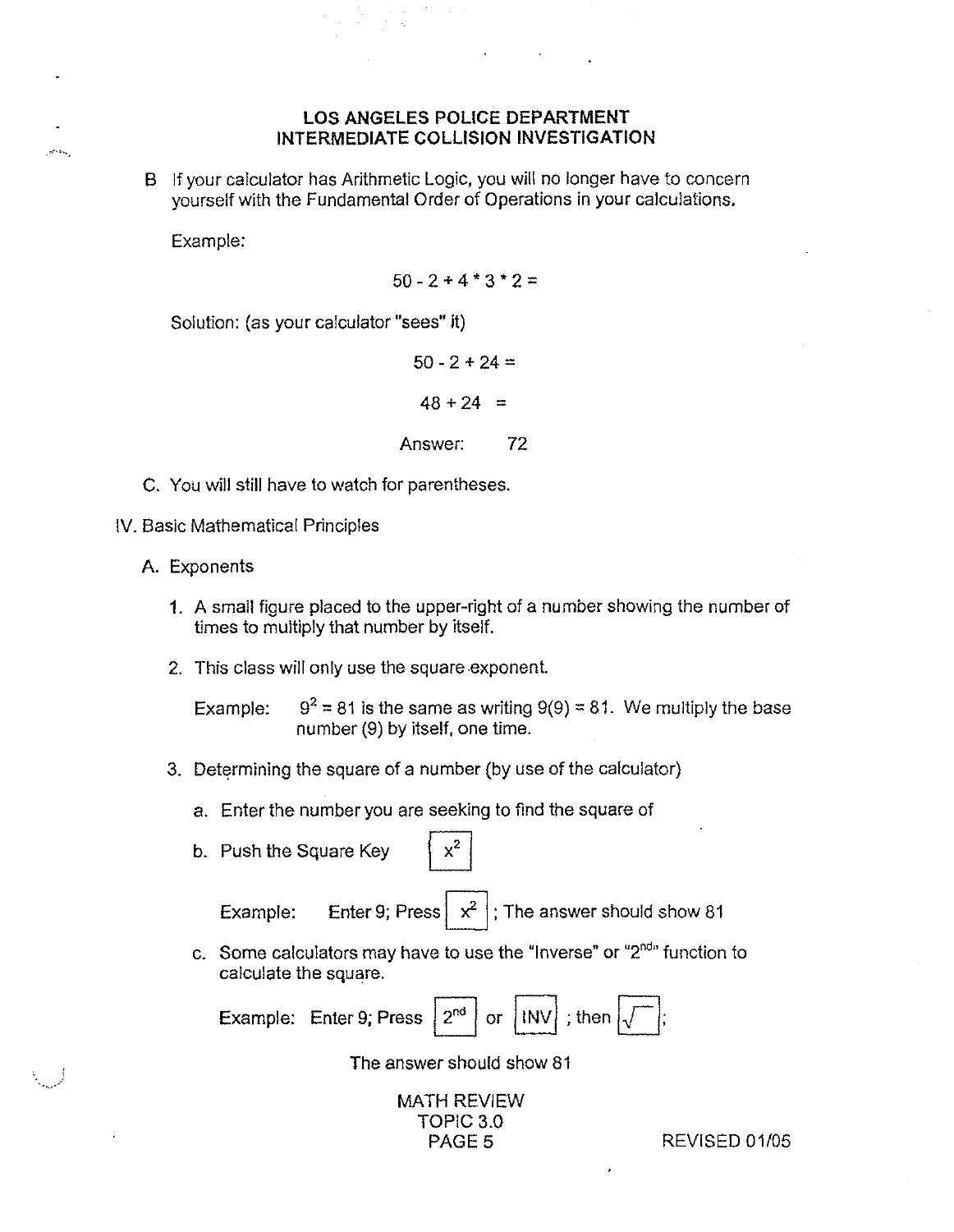- B. Multiplication
	- 1. May be seen as described before, hvo numbers multiplied togefher notafed by parenthesis

Example:  $4(3) = 12$ 

2. May aiso be seen in an equation as iwo variables (symbols) placed next to each other

Example:  $d = \overline{v}t$  Where:  $d = \text{distance in feet}$ v =velocity in feet per second  $t =$  time in seconds

> To calculate the distance, one has to multiply the velocity factor by the time factor

C. Division

Will be notated as one number "over" another. Always divide the top number, the numerator, by the bottom number, the denominator

Example:  $\frac{12}{3} = 4$  Divide the bottom number into the top number

D. Addition - Adding the factors in an equation

- E. Subtraction -Subtracting the factors in an equation
- F. Square Roat
	- 1. The root of a number is another number that, when multiplied by itself, equals the original number.
	- 2. Determining the root of a number (by use of the calculator)
		- a. Enter the number you are seeking to find the root of<br>b. Push the Square Root Key  $\sqrt{\sqrt{\phantom{00\sqrt{\hbar}}\sqrt{\phantom{00\sqrt{\hbar}}\sqrt{\phantom{0}}\sqrt{\phantom{0}}\sqrt{\phantom{0}}\sqrt{\phantom{0}}\sqrt{\phantom{0}}\sqrt{\phantom{0}}\sqrt{\phantom{0}}\sqrt{\phantom{0}}\sqrt{\phantom{0}}\sqrt{\phantom{0}}\sqrt{\phantom{0}}\sqrt{\phantom{0}}\sqrt{\phantom{0}}\sqrt$
		-

Example: Enter 81; Press  $\sqrt{\frac{1}{2}}$ ; The answer should show 9

## MATH REVIEW TOPiC 3.0

PAGE 6 REVISED 01/05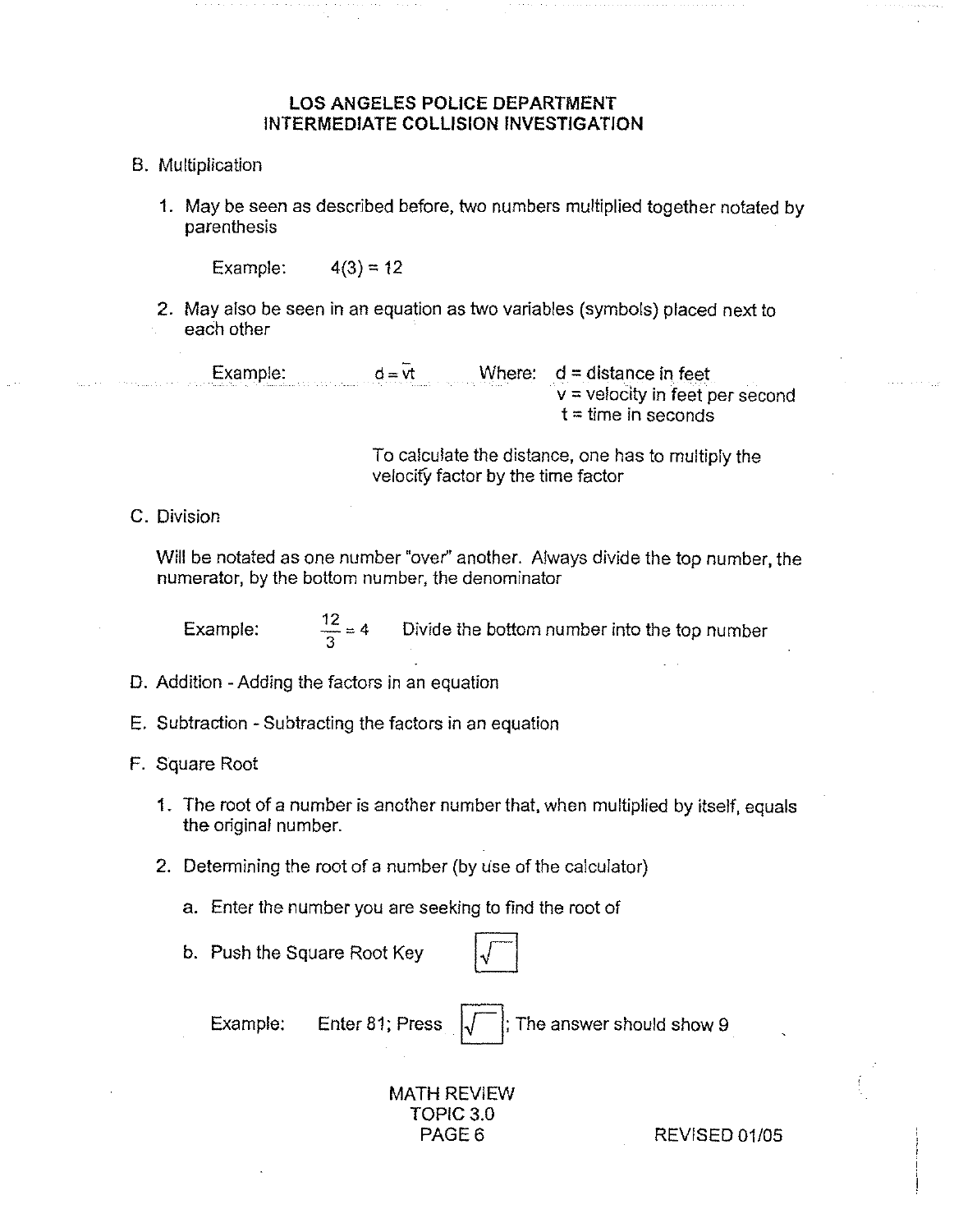c. Some calculators my have to use the "Inverse" or " $2^{nd}$ " function to calculate the square root

|                          | Example: Enter 81; Press $\boxed{2^{nd}}$ or $\boxed{INV}$ ; then $\boxed{x^2}$ ; |  |  |  |  |  |  |
|--------------------------|-----------------------------------------------------------------------------------|--|--|--|--|--|--|
| The answer should show 9 |                                                                                   |  |  |  |  |  |  |

V. The rules of algebra

James J

A. The rules of algebra show us how to rearrange symbols in an equation. Typically, accident reconstruction iormuias allow us to calculate a quantity, such as speed in the slide-fo-stop equation:

$$
S = \sqrt{30 df}
$$

B. In this equation, several symbols appear, with the unknown quantity represented by a symbol that is isolated all by itself on the left side of the equation. All of the known quantities in the equation are either numbers or symbols representing values that have been obfained through measurements, or that have been supplied to us. To solve for the unknown quantity, we simply substitute in the numbers and do fhe mathemaficai operations indicated by the formula. For instance, if  $f = 0.7$  and  $d = 84$  feet, we have:

$$
S = \sqrt{30 df}
$$
  
\n
$$
S = \sqrt{30 (84) (0.7)}
$$
  
\n
$$
S = \sqrt{1764}
$$
  
\n
$$
S = 42 MPH
$$

C. Unfortunately, when we begin with the underlying physical principles that lead to the reconstruction formulas, fhe unknawn quantity usually isn't isolated on the left-hand side initially. We therefore must use fhe rules of algebra to move the various symbols around until the unknown symbol is all by itself on the left-hand side.

> MATH REVIEW TOPIC 3.0<br>PAGE 7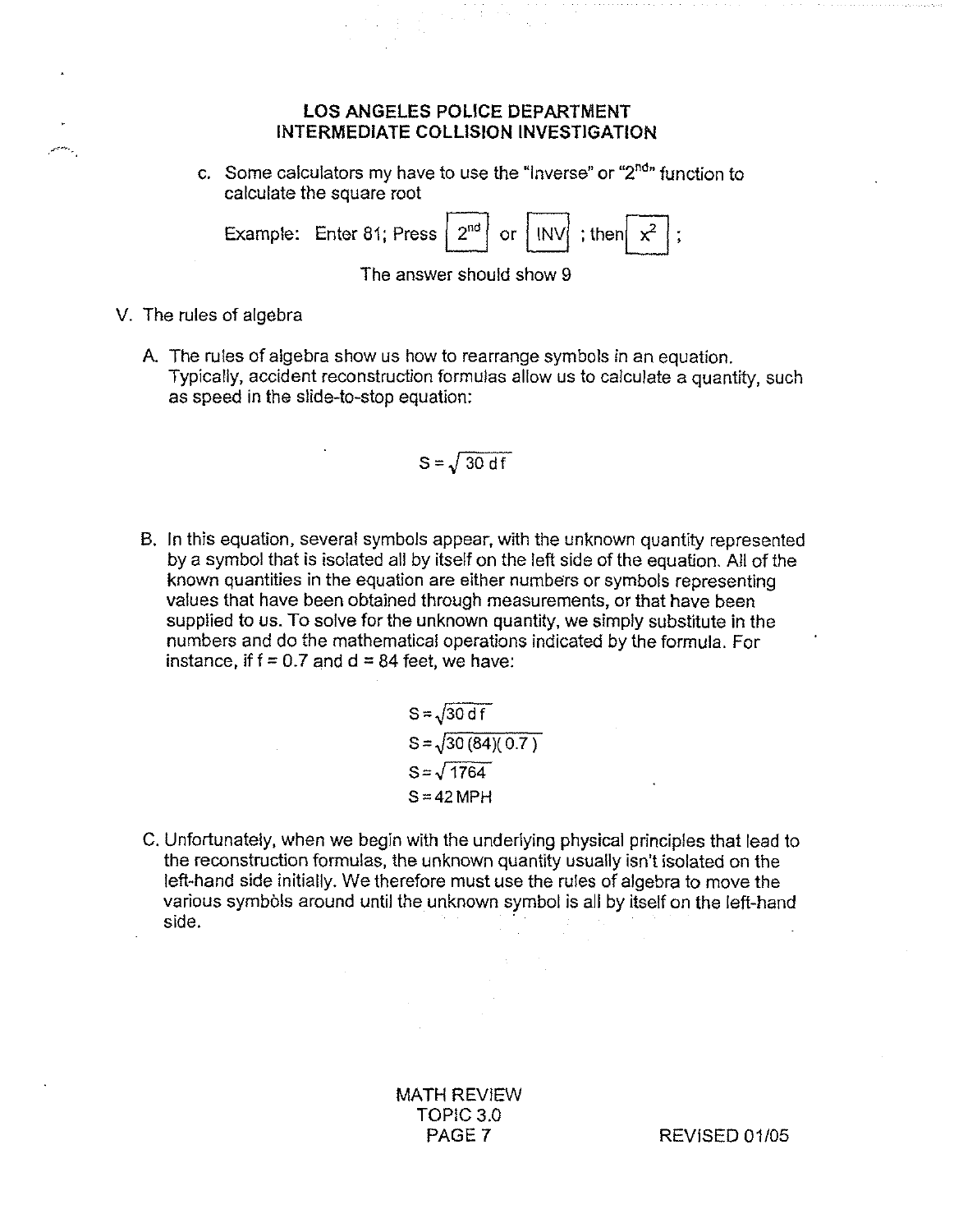- D. Not many rules are required, but for those who have not used algebra extensively, some practice is required to become proficient at applying those rules. We will express each rule in words, then symbolically, and give a numerical example.
	- 1. Rule 1. If two quantities are equal, one can be substituted for the other.

If  $a = b$ , and  $a = x$ , we can also write  $b = x$ 

Example: From the definitions class:

 $\mathcal{A} \times \mathcal{A} \to \mathcal{A}$ 

$$
KE = \frac{1}{2}mv^2 \qquad \text{and} \qquad m = \frac{w}{g}
$$

Therefore:

 $\blacklozenge$ 

 $\mathcal{L}^{\text{max}}$ 

$$
KE = \frac{1}{2} \left( \frac{w}{g} v^2 \right) \qquad \text{or} \qquad KE = \frac{wv^2}{2g}
$$

2. Rule 2. If a quantity is subtracted from its equal, the result is zero

If  $a = b$ , then  $a - b = 0$ 

To isolate the unknown:

$$
X + 4 = 36
$$
  
X + 4 - 4 = 36 - 4  
X = 32

3. Rule 3. If a quantity is divided by its equal, the result is one

If 
$$
a = b
$$
, then  $a/b = 1$ 

Example:

 $\frac{d}{dt} = \frac{d}{dt}$ t t  $\frac{d}{dx} = v(1)$ MATH REVIEW TOPIC 3.0<br>PAGE 8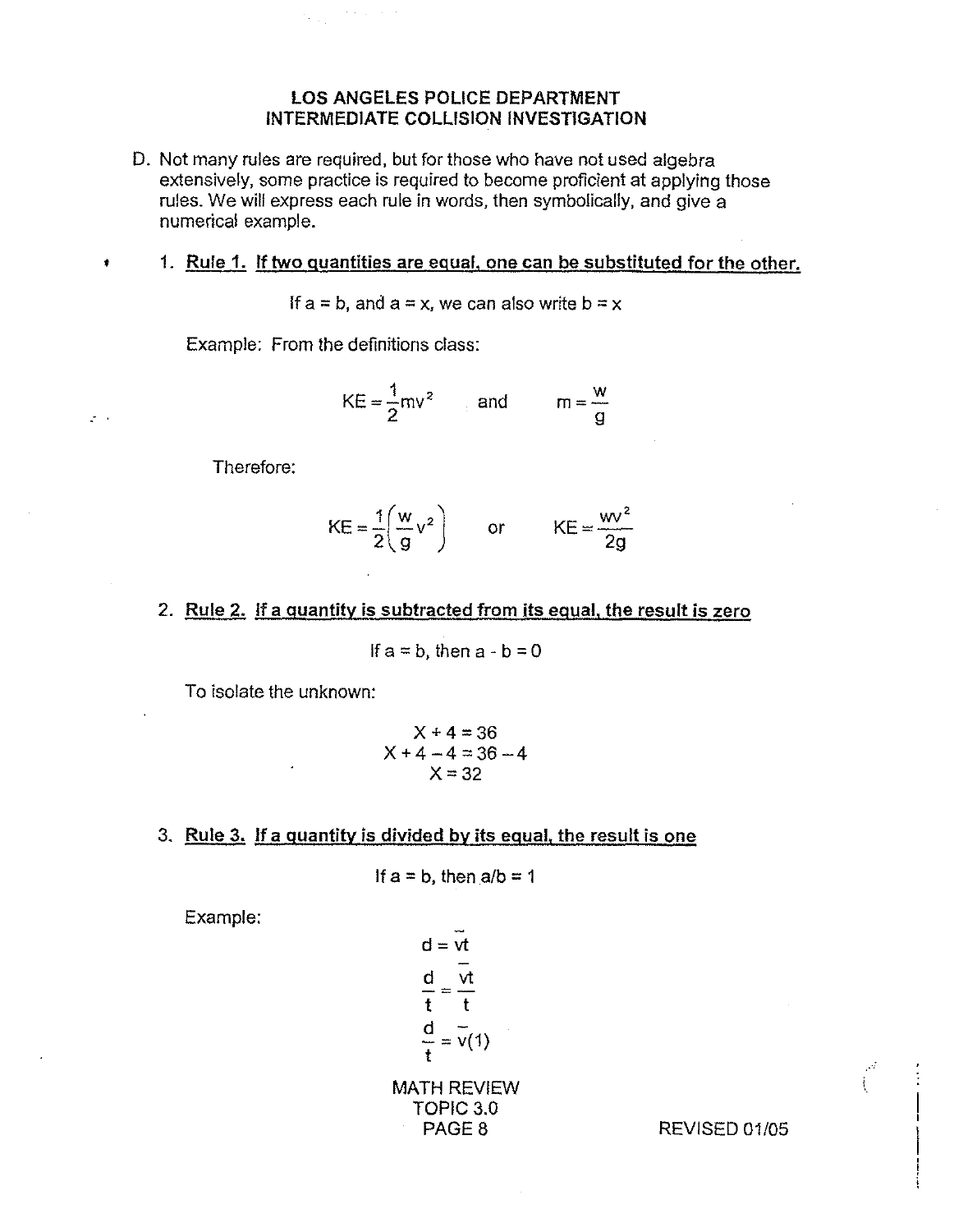## 4. <u>Rule 4. Adding (or subtracting, multiplying, dividing) the same amount</u><br>to equal quantities result<u>s in two new quantities that are still eq</u>ual

If  $a = b$ , then  $a + c = b + c$ 

Example: If two cars have the same weight (e.g.,  $a = 3200$  lbs and  $b = 3200$  lbs), then  $a = b$ , and adding the same weight to each (a driver whose weight is given by  $c = 160$  lbs) will produce occupied cars whose weights are the same:

> $a = b$  $a+c=b+c$  $32001b = 32001b$  $3200 \text{ lb} + 160 \text{ lb} = 3200 \text{ lb} + 160 \text{ lb}$ 3360 ib = 3360 Ib

5. Rule 5. Adding (or subtracting)  $0$  to a quantity does not change its value

 $a+0=a$  and  $a-0=a$ 

6. Rule 6. Multiplying (or dividing) a quantity by 1 does not change its value

 $(a)(1) = a$  and  $a/1 = a$ 

7. Rule 7. The order of multiplying (or adding) two numbers is immaterial

 $ab = ba$  and  $a + b = b + a$ 

Example: (3)(7) = 21 and (7)(3) = 21. Likewise,  $3 + 7 = 10$  and  $7 + 3 = 10$ 

MATH REVIEW TOPlC 3.0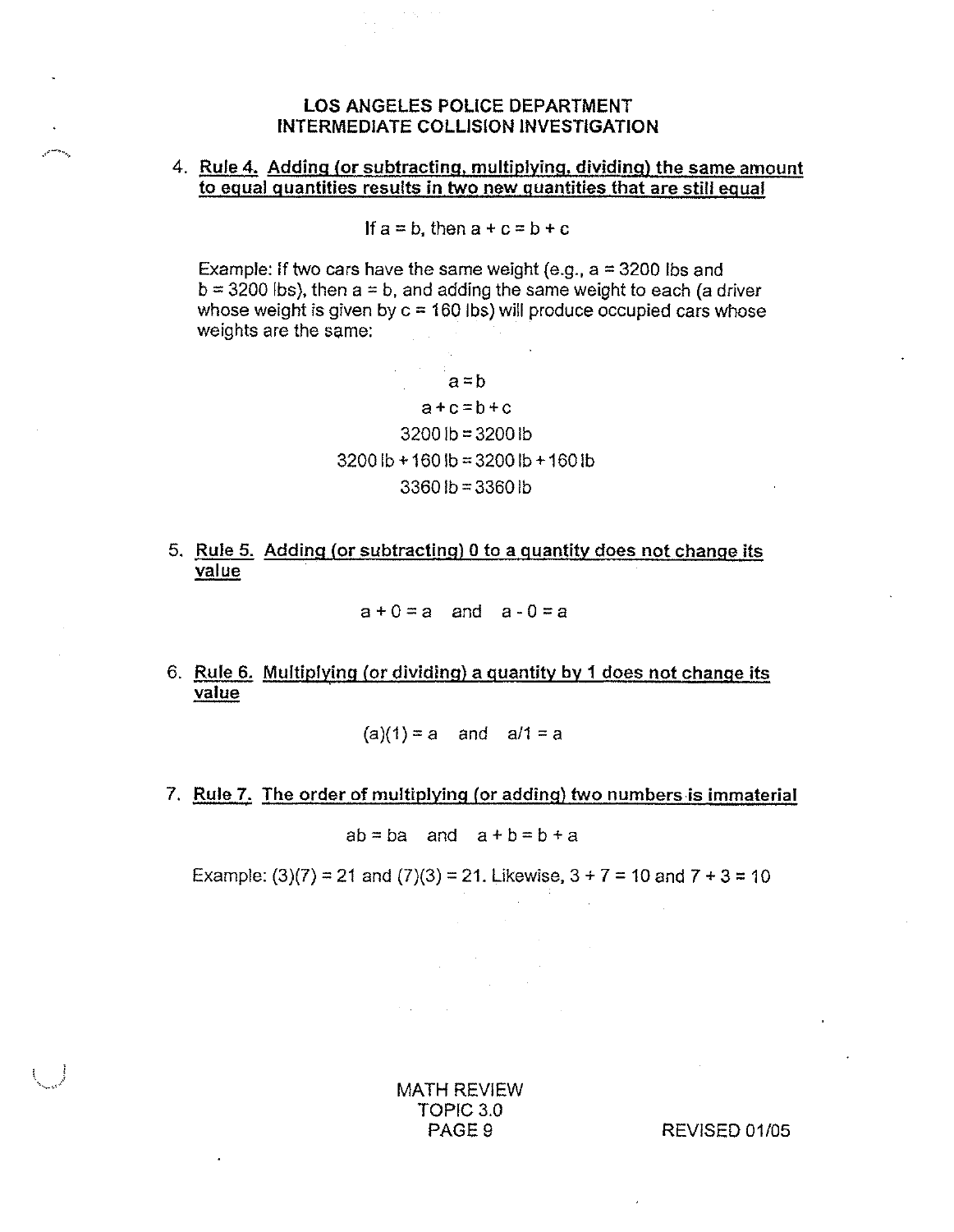#### 8. Rule 8. The order of equality is immaterial

a sa Ti

If  $a = b$  then  $b = a$ 

Example: If, in an original equation, the unknown quantity is on the right hand side, this rule allows us to place it on the more familiar left hand side

If ab = x and we know that  $a = 3$  and  $b = 5$ , then  $(3)(5) = x$ , or  $x = (3)(5) = 15$ 

#### 9. Rule 9. The product of the sum is the sum of the products (Slide 30)

 $a(b + c) = ab + ac$ 

Example: If  $a = 3$ ,  $b = 4$ , and  $c = 5$ , we can write:

$$
a(b+c)=(3)(4+5)= (3)(9)=27
$$

But we also have:

 $ab+ac=(3)(4)+(3)(5)$  $= 12 + 15$  $\approx$  = 27

 $\hat{A}_{\rm{max}}$  , and  $\hat{A}_{\rm{max}}$  , and  $\hat{A}_{\rm{max}}$ 

**MATH REVIEW** TOPIC 3.0 PAGE 10

REVISED 01/05

Ť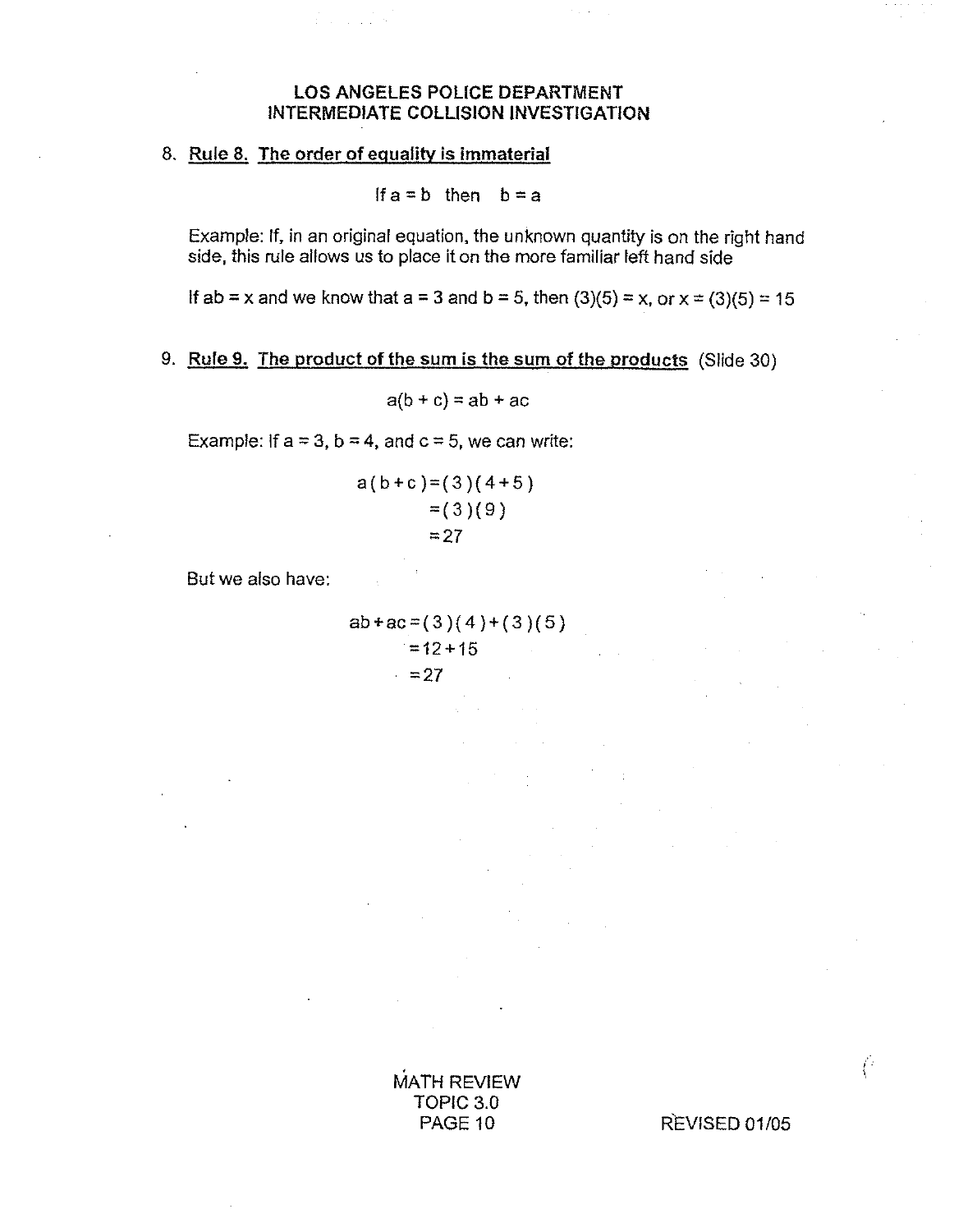#### 10. Rule 10. The quotient of a sum is the sum of its quotients

$$
\frac{a+b}{c} = \frac{a}{c} + \frac{b}{c}
$$

Example: If  $a = 4$ ,  $b = 8$ , and  $c = 2$ , we have:

$$
\frac{a+b}{c} = \frac{4+8}{2} = \frac{12}{2} = 6
$$
  

$$
\frac{a}{c} + \frac{b}{c} = \frac{4}{2} + \frac{8}{2} = 2 + 4 = 6
$$

Note: It is not true that:

protect.

$$
\frac{a}{b+c} = \frac{a}{b} + \frac{a}{c}
$$

**MATH REVIEW** TOPIC 3.0 PAGE 11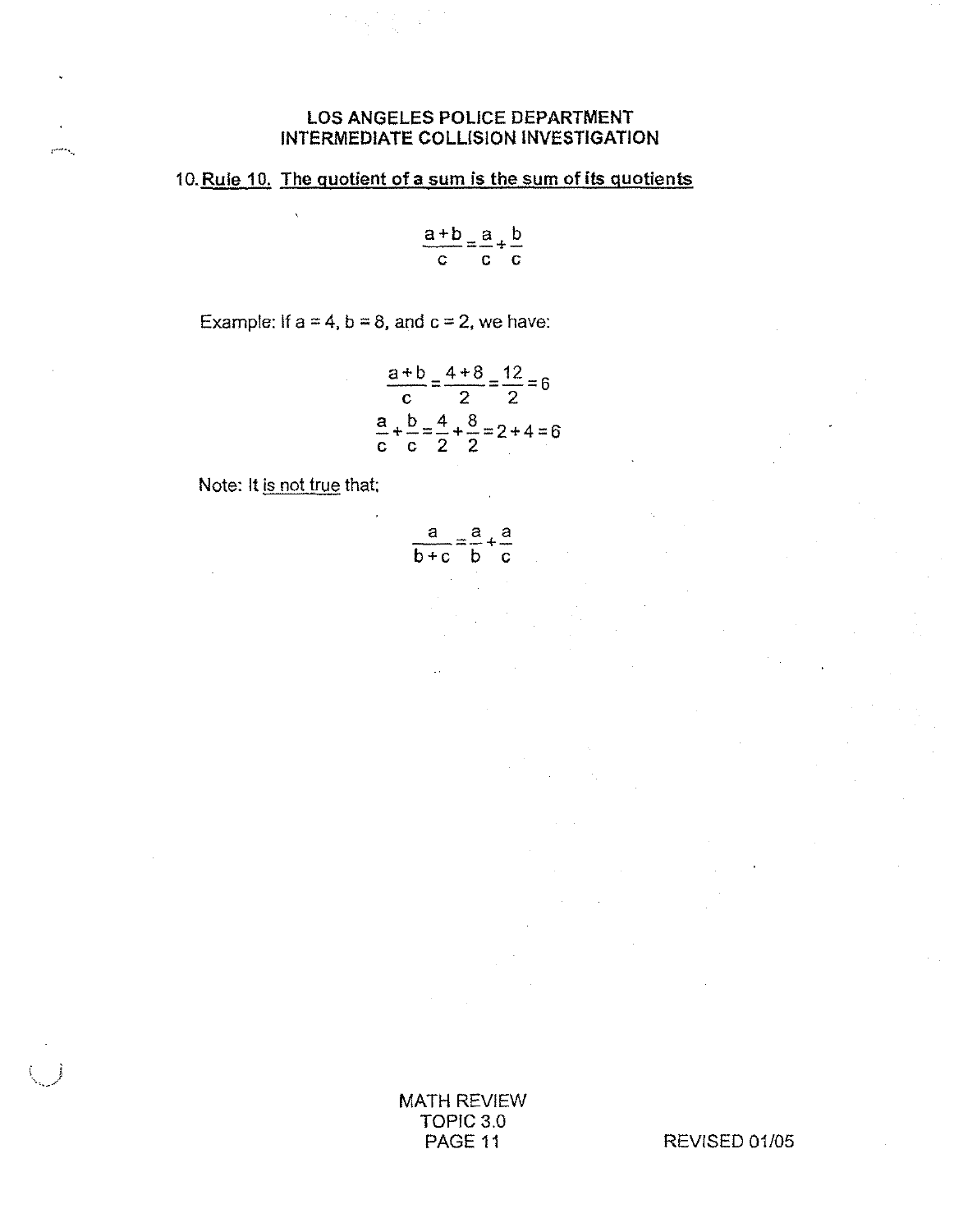E. These various rules can be applied to an equation where the unknown quantity is not all by itself. For example, if, in the equation, a known quantity is added to the unknown quaniity, we can subtract the known quantity from both sides

Example: The equation from basic physics that relates the acceleration of an object to it's change in velocity is given by:

$$
a = \frac{v_e - v_i}{t}
$$

Apply the rules of algebra to this equation to find the final velocity if we know the acceleration, time and initial velocity

Solution: We want to manipulate the equation so that the unknown quantity,  $v_{e}$ , is alt by itself on one side of the equation. To do that, we can first get rid of the t in the denominator by multiplying both sides of the equation by the same quantity, t, and using the fact that equals divided by equals produces 1:

$$
a = \frac{v_e - v_i}{t}
$$
  
at = 
$$
\frac{v_e - v_i}{t}t
$$
  
at = 
$$
\frac{v_e - v_i}{t}t = (V_e - v_i)(1)
$$
  
at = 
$$
v_e - v_i
$$

We now need to get rid of the  $v_i$  that is with the  $v_e$ . We can do that by adding  $V_i$  to both sides of the equation:

$$
at = ve - v1
$$
  
at + v<sub>i</sub> = v<sub>e</sub> - v<sub>i</sub> + v<sub>i</sub>  
at + v<sub>i</sub> = v<sub>e</sub> + 0  
at + v<sub>i</sub> = v<sub>e</sub>

We can now swap the two sides of the equation to get the unknown,  $v_{e}$  all by itself:

 $V_e = at + V_i$  $V_e = V_i + at$ 

MATH REVIEW TOPIC 3.0<br>PAGE 12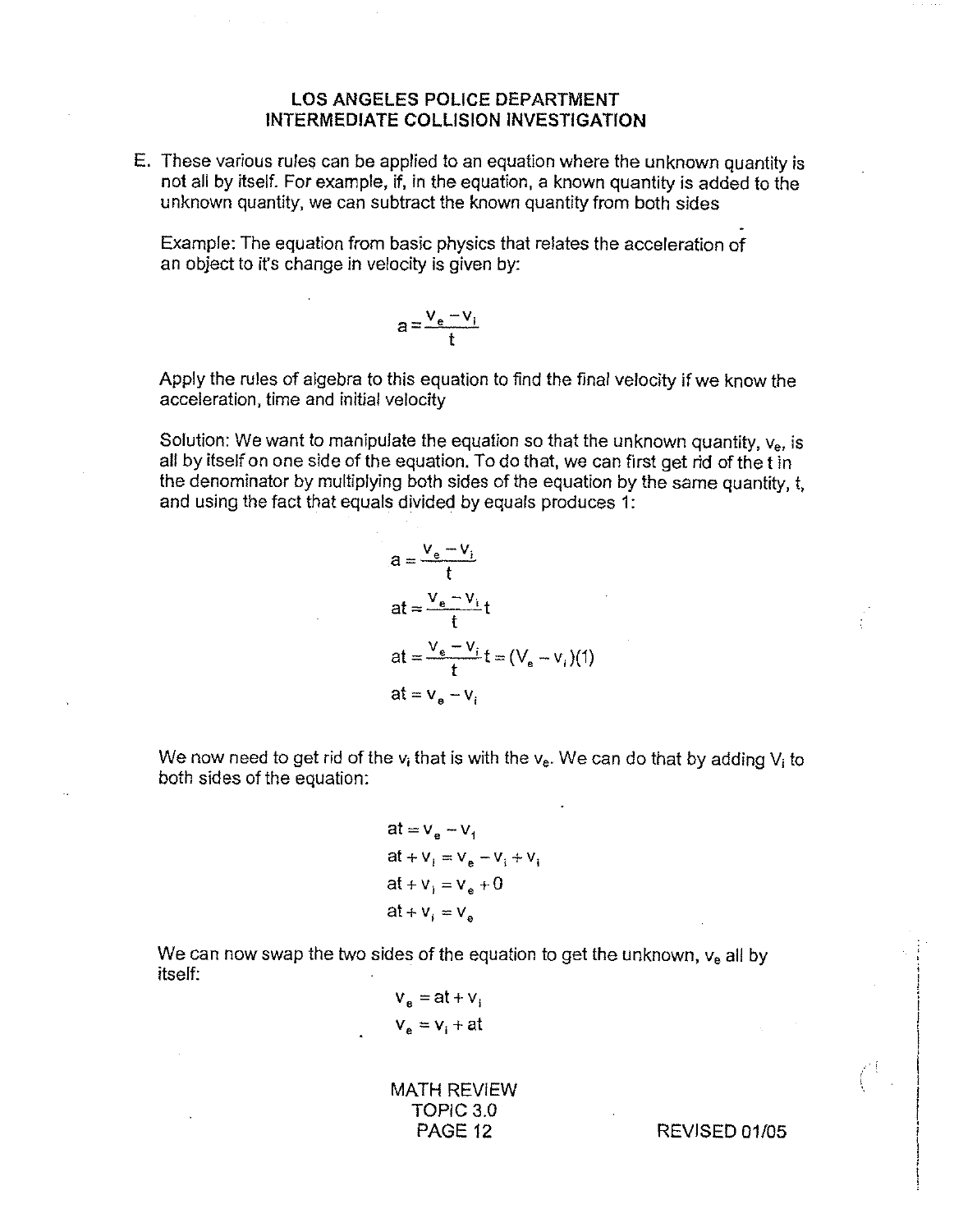VI. Equation Solving - One Unknown

A. Addition and subtraction are inverse operations

**EXAMPLES:** 

۰.

 $1)$  $x + 3 = 8$ 

$$
2) \qquad 5 + y = 13
$$

$$
3) \qquad 6+a=18
$$

$$
(\mathcal{M}_\mathcal{A},\mathcal{M}_\mathcal{A},\mathcal{M}_\mathcal{A},\mathcal{M}_\mathcal{A},\mathcal{M}_\mathcal{A},\mathcal{M}_\mathcal{A},\mathcal{M}_\mathcal{A},\mathcal{M}_\mathcal{A},\mathcal{M}_\mathcal{A},\mathcal{M}_\mathcal{A},\mathcal{M}_\mathcal{A},\mathcal{M}_\mathcal{A},\mathcal{M}_\mathcal{A},\mathcal{M}_\mathcal{A},\mathcal{M}_\mathcal{A},\mathcal{M}_\mathcal{A},\mathcal{M}_\mathcal{A},\mathcal{M}_\mathcal{A},\mathcal{M}_\mathcal{A},\mathcal{M}_\mathcal{A},\mathcal{M}_\mathcal{A},\mathcal{M}_\mathcal{A},\mathcal{M}_\mathcal{A},\mathcal{M}_\mathcal{A},\mathcal{M}_\mathcal{A},\mathcal{M}_\mathcal{A},\mathcal{M}_\mathcal{A},\mathcal{M}_\mathcal{A},\mathcal{M}_\mathcal{A},\mathcal{M}_\mathcal{A},\mathcal{M}_\mathcal{A},\mathcal{M}_\mathcal{A},\mathcal{M}_\mathcal{A},\mathcal{M}_\mathcal{A},\mathcal{M}_\mathcal{A},\mathcal{M}_\mathcal{A},\mathcal{M}_\mathcal{A},\mathcal{M}_\mathcal{A},\mathcal{M}_\mathcal{A},\mathcal{M}_\mathcal{A},\mathcal{M}_\mathcal{A},\mathcal{M}_\mathcal{A},\mathcal{M}_\mathcal{A},\mathcal{M}_\mathcal{A},\mathcal{M}_\mathcal{A},\mathcal{M}_\mathcal{A},\mathcal{M}_\mathcal{A},\mathcal{M}_\mathcal{A},\mathcal{M}_\mathcal{A},\mathcal{M}_\mathcal{A},\mathcal{M}_\mathcal{A},\mathcal{M}_\mathcal{A},\mathcal{M}_\mathcal{A},\mathcal{M}_\mathcal{A},\mathcal{M}_\mathcal{A},\mathcal{M}_\mathcal{A},\mathcal{M}_\mathcal{A},\mathcal{M}_\mathcal{A},\mathcal{M}_\mathcal{A},\mathcal{M}_\mathcal{A},\mathcal{M}_\mathcal{A},\mathcal{M}_\mathcal{A},\mathcal{M}_\mathcal{A},\mathcal
$$

$$
4) \qquad x-10=2
$$

$$
5) \qquad y-3=14
$$

MATH REVIEW TOPIC 3.0 PAGE 13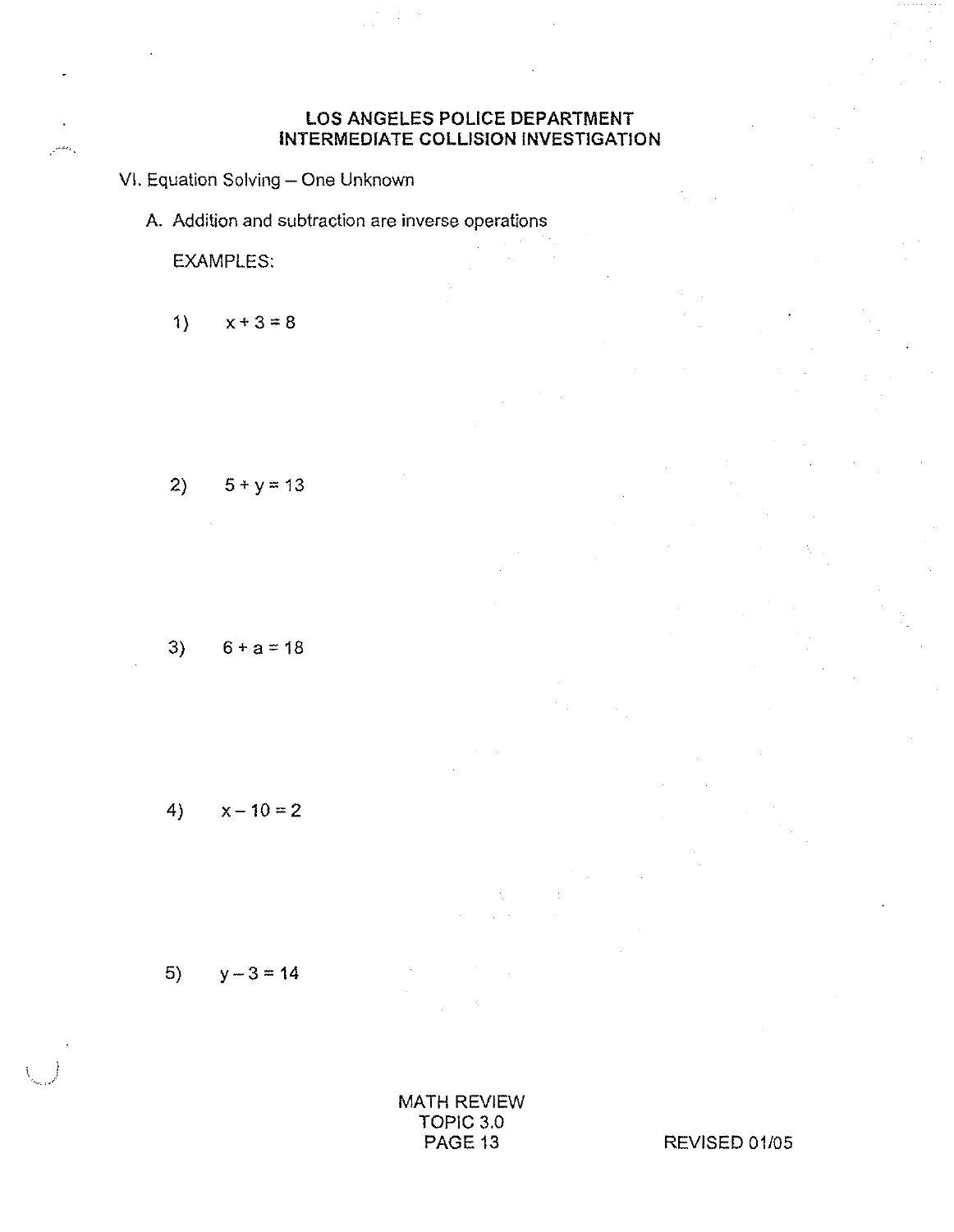B. Multiplication and division are inverse operations

**EXAMPLES.** 

 $1)$  $3x = 12$ 

$$
2) \qquad 4y = 16
$$

$$
3) \qquad 16b = 32
$$

$$
4) \qquad 6x = 30
$$

$$
5) \qquad \frac{x}{3} = 12
$$

6) 
$$
\frac{y}{4} = 10
$$

**MATH REVIEW** TOPIC 3.0 PAGE 16